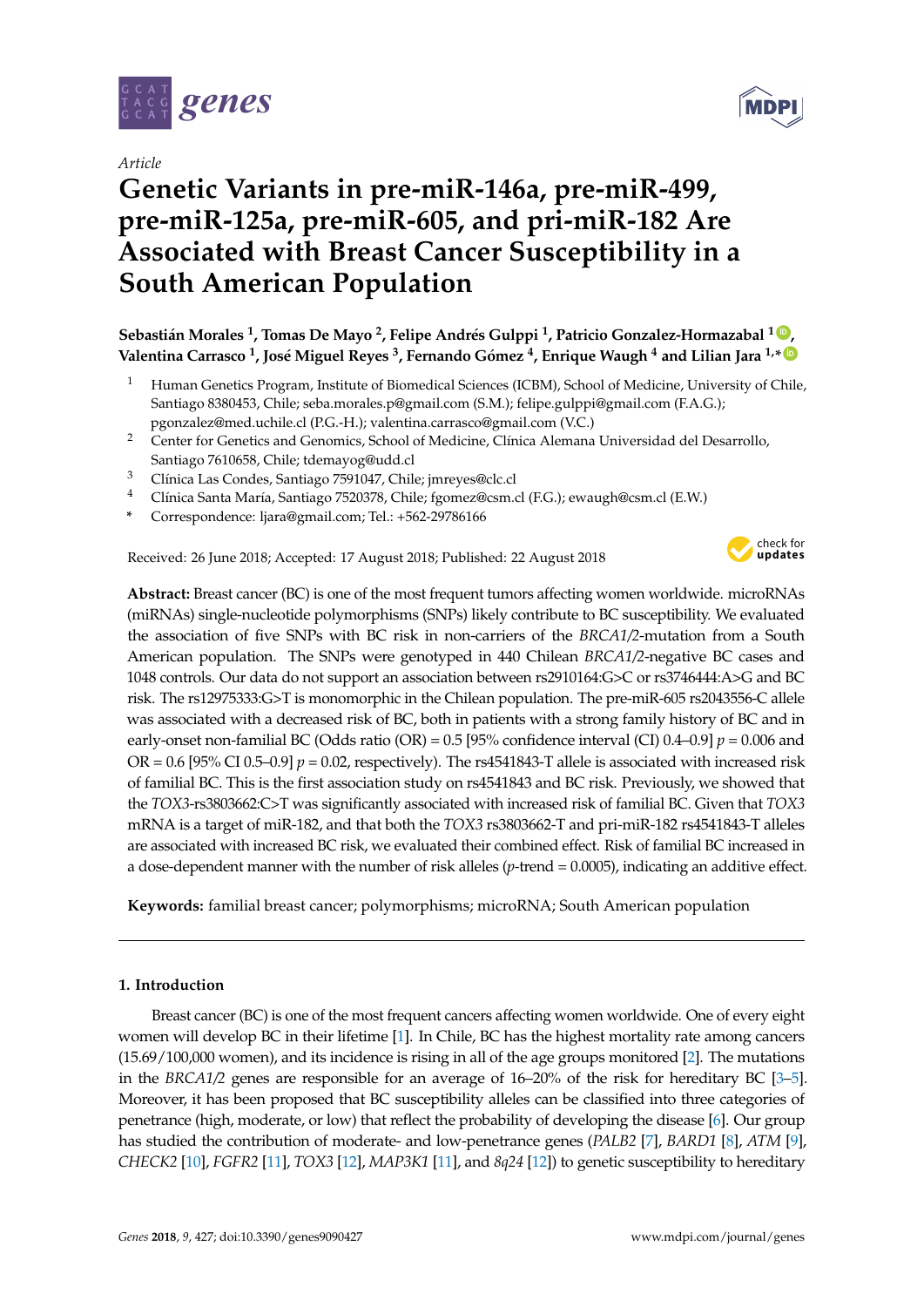BC in the Chilean population. As genetic factors play an important role in BC etiology [\[13\]](#page-13-1), identifying the genetic alterations involved in breast carcinogenesis is a major priority in the field.

In recent years, evidence has emerged to support a role for microRNAs (miRNAs) in BC development and progression [\[14,](#page-13-2)[15\]](#page-13-3). miRNAs are single-stranded RNAs of about 22 nucleotides in length. These molecules can regulate gene expression by degrading or blocking the translation of their specific target mRNAs, mainly by binding to their 3'-untranslated region (UTR) [\[16,](#page-13-4)[17\]](#page-13-5). Approximately 30% of all of the human genes are regulated by miRNAs [\[18,](#page-13-6)[19\]](#page-13-7). Growing evidence has established that miRNA misexpression and mutations are correlated with various human cancers, including BC [\[20–](#page-13-8)[22\]](#page-13-9). Single-nucleotide polymorphisms (SNPs) are the most common type of variation in the human genome. The SNPs present in miRNAs can alter the expression, lead to the maturation of aberrant miRNA, and affect the target binding affinity and specificity. Therefore, these variants may contribute to some forms of familial cancer [\[23\]](#page-13-10). Many epidemiological studies have examined the association between miRNA SNPs and cancer susceptibility [\[22\]](#page-13-9). In BC, several case-control studies and meta-analyses have evaluated the association between the miRNA gene polymorphisms and disease risk in European [\[24](#page-13-11)[–29\]](#page-13-12), Asian [\[30](#page-13-13)[,31\]](#page-13-14), Arab [\[32\]](#page-14-0), Jewish [\[33\]](#page-14-1), and Iranian populations [\[34\]](#page-14-2). With the exception of two studies, one in a Brazilian [\[35\]](#page-14-3) and the other in Chilean population published by our group [\[36\]](#page-14-4), the contribution of miRNA gene variants to BC risk among South American women remains unexplored. We have previously studied the contribution of the SNPs rs895819 (pre-miR-27a), rs11614913 (pre-miR-196a2), rs6505162 (pre-miR-423), rs4919510 (miR-608), and rs2682818 (pre-miR-618) to BC susceptibility in the Chilean population, as these were the most-studied SNPs in the BC cases from several populations. Moreover, the genetic variability is ethnicity-specific and appears to influence not only the risk but also the type of BC that develops in an individual. In this study, we selected SNPs in three miRNAs (rs3746444 in pre-miR-499, rs12975333 in pre-miR-125a, and rs2043556 in miR-605), based on the evidence in the literature for a relationship with BC risk [\[23](#page-13-10)[,24](#page-13-11)[,31](#page-13-14)[,34](#page-14-2)[,37](#page-14-5)[–39\]](#page-14-6). Another four miRNAs (pre-miR-16, pre-miR-182, pre-miR-192, and pre-miR-146a) were also selected for analysis, as these miRNAs are known to target *BRCA1/2* genes [\[40](#page-14-7)[–43\]](#page-14-8). Therefore, in this study, we sequenced the complete coding regions and boundaries of pre-miR-16, pre-miR-182, pre-miR-192, and pre-miR-146a in a population of Chilean BC patients who were negative for *BRCA1* and *BRCA2* mutations, with the aim of identifying new variants. The patients had either a strong family history of BC or of early-onset BC. The SNPs were identified in only two of the miRNAs sequenced, pre-miR-146a (rs2910164) and pri-miR-182 (rs4541843). A case-control designed was used to assess the association between BC risk and SNPs, rs3746444 (pre-miR-499), rs12975333 (pre-miR-125a), rs2043556 (miR-605), rs2910164 (pre-miR-146a), and rs4541843 (pri-miR-182).

The human miR-146a gene at locus 5q34 has been linked with *BRCA1/BRCA2* activity. The SNP rs2910164:G>C, located in the middle of the miRNA stem hairpin, leads to a change from a G:U pair to a C:U mismatch in the stem structure of the precursor molecule, altering the expression of mature miR-146a [\[44\]](#page-14-9). This SNP has been associated with the risk of various cancers [\[45](#page-14-10)[,46\]](#page-14-11), and with cancer-specific and ethnicity-dependent effects [\[23,](#page-13-10)[37\]](#page-14-5).

The variant rs3746444 in the mature miR-499-3p produces a change from an A:U pair to a G:U mismatch in the stem structure of the precursor molecule, leading to an altered processing and expression of the mature transcript [\[44\]](#page-14-9), and potentially affecting the binding of the target mRNAs to the mature miRNA-3p [\[44\]](#page-14-9). miR-499 can target regulation of *FOXO4*, *PDCD4*, *Sox6*, and *Rod1* expression [\[47–](#page-14-12)[49\]](#page-14-13), all of which play important roles in the etiology of various cancers [\[48\]](#page-14-14). Many studies have explored the association between the rs3746444:A>G SNP and the susceptibility to BC [\[44\]](#page-14-9), lung cancer [\[50\]](#page-15-0), gallbladder cancer [\[51\]](#page-15-1), squamous cell carcinomas of the head and neck [\[52\]](#page-15-2), liver cancer [\[53\]](#page-15-3), and colorectal cancer [\[54\]](#page-15-4). Studies on the association between this SNP and BC susceptibility have also shown that rs3746444 has different effects on different populations.

miR-125a is located on chromosome 19q13.41 in the human genome. The identified targets of miR-125a include *Lin-28*, *Lin-41*, *ERBB2*, and *ERBB3* mRNAs, all of which are involved in BC tumorigenesis [\[55](#page-15-5)[–57\]](#page-15-6). One miRNA profiling study found that mir-125a was downregulated in BC [\[58\]](#page-15-7). Other data suggest that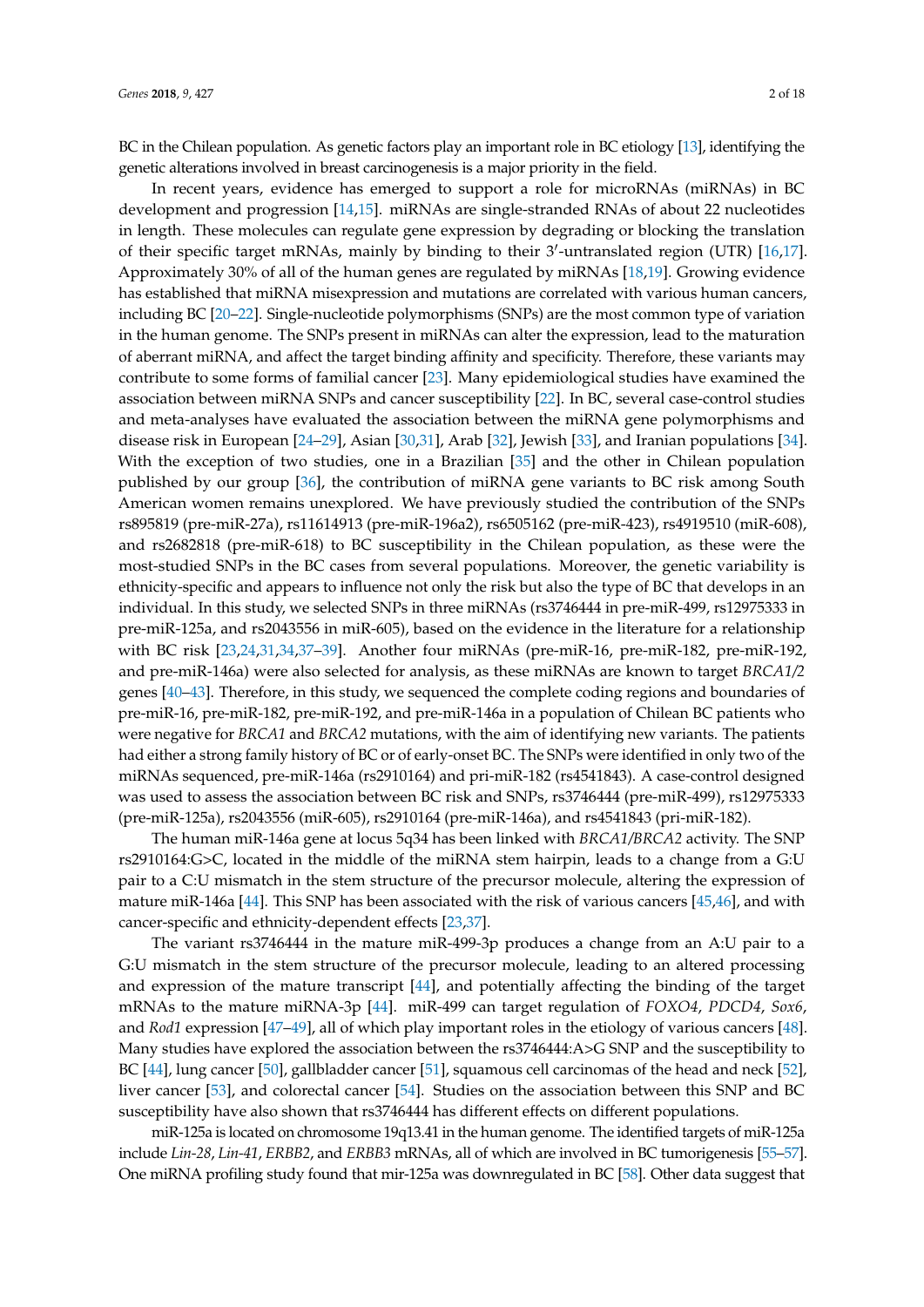miR-125 may play an important role in BC pathogenesis [\[59\]](#page-15-8). The rs12975333:G>T is located at the eighth nucleotide (+8) within the mature miR-125a. An in vivo analysis demonstrated that this SNP significantly blocks the processing of pri-miRNA to pre-miRNA, and reduces the miRNA-mediated translational suppression [\[59\]](#page-15-8). This SNP was also strongly associated with BC tumorigenesis in a Belgian population from Antwerp [\[38\]](#page-14-15), suggesting that miR-125a likely functions as a tumor suppressor gene in human cancer [\[38\]](#page-14-15). However, in other populations, this SNP is monomorphic for the wild-type allele [\[39\]](#page-14-6).

Several studies have investigated the association between miR-605 rs2043556:T>C and cancer risk. A meta-analysis by Hu et al. [\[60\]](#page-15-9), concluded that there was a significant association between the rs2043556 C allele and an overall risk of human cancer. To date, however, only two association studies have been performed to assess the contribution of miR-605 rs2043556 to BC risk [\[23](#page-13-10)[,31\]](#page-13-14).

Finally, the rs4541843:C>T located in the boundaries of pre-miR-182 (pri-miR-182 region), and is described in the Ensembl genome browser 90 database. While miR-182 is known to be involved in breast carcinogenesis, there are no association studies in the literature regarding the contribution of rs4541843 to BC susceptibility.

This study was designed to evaluate the association of these SNPs rs2910164 in pre-miR-146a, rs4541843 in pri-miR-182, rs3746444 in pre-miR-499, rs12975333 in pre-miR-125a, and rs2043556 in miR-605 with familial BC and early-onset non-familial BC in non-carriers of *BRCA1/2* mutations from a South American population.

#### **2. Materials and Methods**

## *2.1. Families*

A total of 440 BC patients belonging to 440 high-risk, *BRCA1/2*-negative, Chilean families were selected from the files of the Servicio de Salud del Area Metropolitana de Santiago, Corporación Nacional del Cáncer (CONAC), and other private health services in the Metropolitan Region of Santiago. All of the index cases were tested for *BRCA1* and *BRCA2* mutations, as previously described [\[61\]](#page-15-10). Pedigrees were constructed from the index case with the highest probability of carrying a deleterious mutation. None of the families studied met the criteria for other known BC-related syndromes, such as Li-Fraumeni, ataxia-telangiectasia, or Cowden disease.

Table [1](#page-2-0) shows the specific characteristics of the families selected according to the inclusion criteria. All of the study families had self-reported Chilean ancestry dating from several generations, confirmed by extensive interviews with several family members from different generations. A total of 16% of the families (70/440) had bilateral BC cases, 9.0% (40/440) had both BC and ovarian cancer (OC) cases, and 1.1% (5/440) had male BC cases. The mean age at diagnosis for the BC cases was 42.1 years, and 75.2% were diagnosed at <50 years.

<span id="page-2-0"></span>The study was approved by the Institutional Review Board of the University of Chile, School of Medicine (Project code Number 1150117, 1 March 2015). Informed consent was obtained from all of the participants.

**Table 1.** Inclusion criteria for the families included in this study.

| <b>Inclusion Criteria</b>                                                    | <b>Families</b> <i>n</i> |
|------------------------------------------------------------------------------|--------------------------|
| Three or more family members with breast and/or ovarian cancer               | $121(27.5\%)$            |
| Two family members with breast and/or ovarian cancer                         | 148 (33.6%)              |
| Single affected individual with breast cancer $\leq$ 35 years of age         | 87 (19.8%)               |
| Single affected individual with breast cancer between 36 and 50 years of age | 84 (19.1%)               |
| Total                                                                        | 440 (100%)               |

#### *2.2. Control Population*

The sample of healthy Chilean controls  $(n = 1048)$  was recruited from CONAC files. Only individuals whose ancestors were Chilean for at least the three previous generations were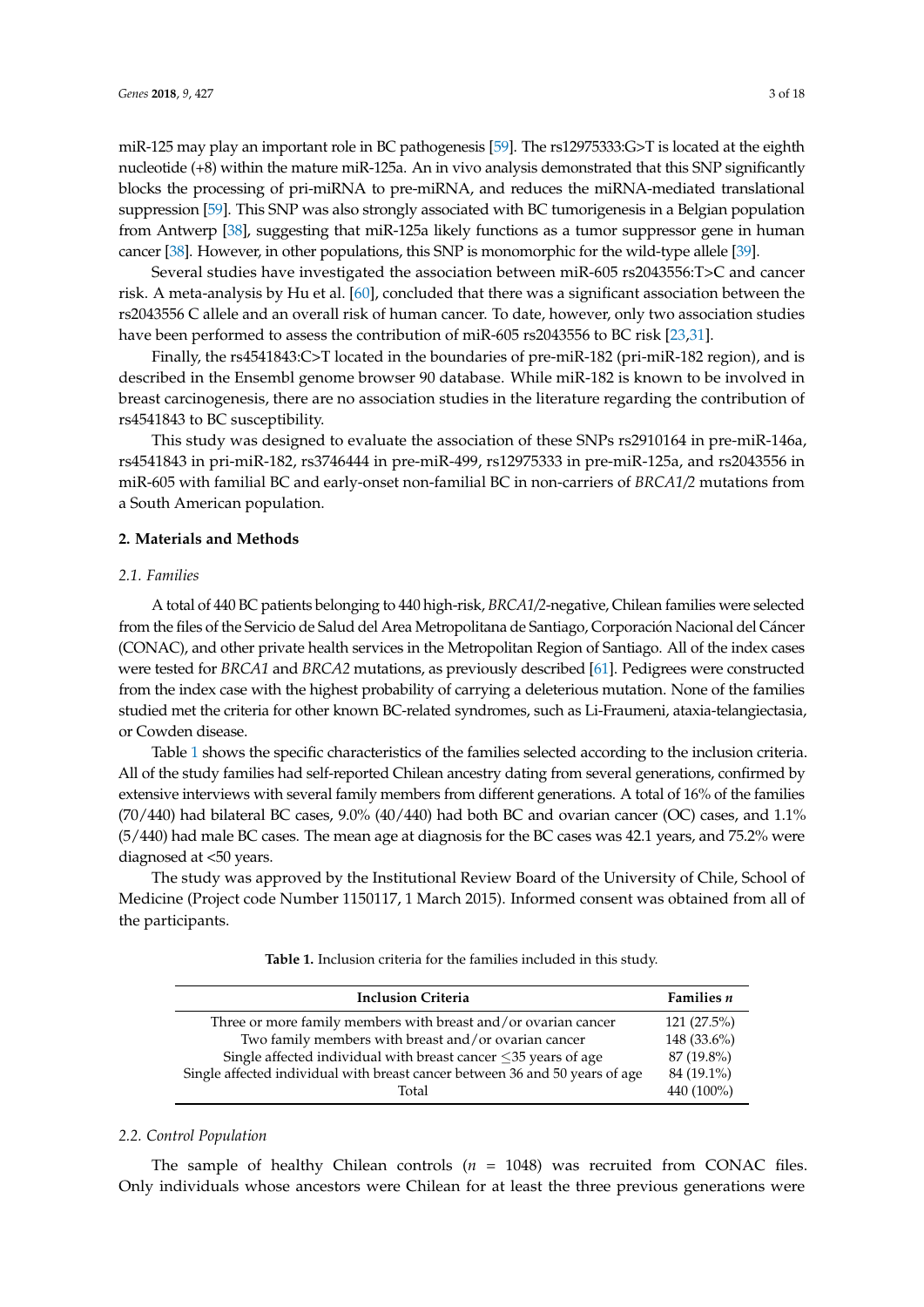included in the study. The DNA samples were taken from unrelated individuals with no personal or family history of cancer, confirmed by interview performed by a geneticist of our research group. All of the participants provided informed consent for anonymous testing. The DNA samples were obtained in compliance with all of the relevant ethical and legal norms. The control sample was matched to cases for age and socioeconomic strata. Over 90% of the cases and controls lived in the city of Santiago.

### *2.3. Mutation Analysis*

Genomic DNA was extracted from peripheral blood lymphocytes of 440 cases from the selected high-risk families and 1048 controls. The samples were obtained according to the method described by Chomczynski and Sacchi [\[62\]](#page-15-11).

A complete sequencing study was performed for pre-miR-16 (Chr13:50,048,973–50,049,061), pre-miR-182 (Chr7:129,770,383–129,770,492), pre-miR-192 (Chr11:64,891,137–64,891,246), and pre-miR-146a (Chr5:160,485,352–160,485,450), as well as the boundaries (100 pb to each side) sequence in 99 of the 440 cases. For this analysis, the families were subdivided into those with (a) three or more members with BC and/or OC  $(43.4\%)$  and (b) index cases with early-onset BC  $(\leq 35 \text{ years})$  (56.6%). The entire coding sequence and the boundaries of the pre-miRNA(s) sequences were amplified by polymerase chain reaction (PCR). The primers were designed with Primer3 version 0.4.0 [\[63\]](#page-15-12). The sequencing was performed using an ABI 3730xl automated fluorescence-based sequencer and BigDye Terminator v3.1 kit (Applied Biosystems, Foster City, CA, USA).

The SNPs, rs3746444 (A>G), rs2910164 (G>C), rs12975333 (A>C), and rs2043556 (T>C), were genotyped using commercially-available TaqMan Genotyping Assays (Thermo Fisher Scientific, Fair Lawn, NJ, USA) (assay ID C\_2142612\_30, C\_15946974\_10, C\_31444793\_10, and C\_11737438\_10, respectively). A custom TaqMan assay was designed to genotype the SNP rs4541843 (context sequence 5'-ACAGCCAGCGAGGGAAGGGC[C/T]GGCCAATGCTGGACCTGCTGTT-3'). The reaction was performed in a 10 µL final volume containing 5 ng of genomic DNA, 1X TaqMan Genotyping Master Mix, and 20X TaqMan SNP Genotyping Assay. The PCR was carried out in a StepOnePlus Real-Time PCR System (Applied Biosystems, Foster City, CA, USA). The thermal cycles were initiated for 10 min at 95 °C, followed by 40 cycles, each at 92 °C for 15 s and 60 °C for 1 min. Each genotyping run contained control DNA confirmed by sequencing. The alleles were assigned using StepOne software, v2.2 (Applied Biosystems, Foster City, CA, USA). As a quality control, we repeated the genotyping on ~10% of the samples, and all genotype scoring was performed and checked separately by two reviewers unaware of case-control status.

#### *2.4. Statistical Analysis*

The Hardy–Weinberg equilibrium assumption was assessed in the control sample using a goodness-of-fit chi-square test (HW Chisq function included in the 'HardyWeinberg'.package v1.4.1 for R, Foundation for Statistical Computing, Vienna, Austria, URL: [https://www.r-project.org/\)](https://www.r-project.org/). The Fisher's exact test was used to test the association between the genotypes/alleles and the case/control status. The odds ratios (OR) with 95% confidence intervals (CI) were calculated to estimate the strength of the associations (odds ratio and Fisher's exact test functions were performed using GraphPad Prism v 6.0 for Windows 10, GraphPad Software, La Jolla California, USA, URL: [www.graphpad.com\)](www.graphpad.com) A two-tailed *p*-value <0.05 was used as the criterion of significance. The Cochran–Armitage trend test was performed to test the additive genetic effect model (CATT function included in the 'Rassoc' package v 1.03 for R, Foundation for Statistical Computing, Vienna, Austria, URL: [https://www.r-project.org/\)](https://www.r-project.org/). A chi-square test for the trend was performed to examine the additive combined effects of the risk alleles ('ptrend' was performed in Stata/MP v 13.0 for Windows 10, Unix-StataCorp, College Station, TX, USA; using 'ptrend' package).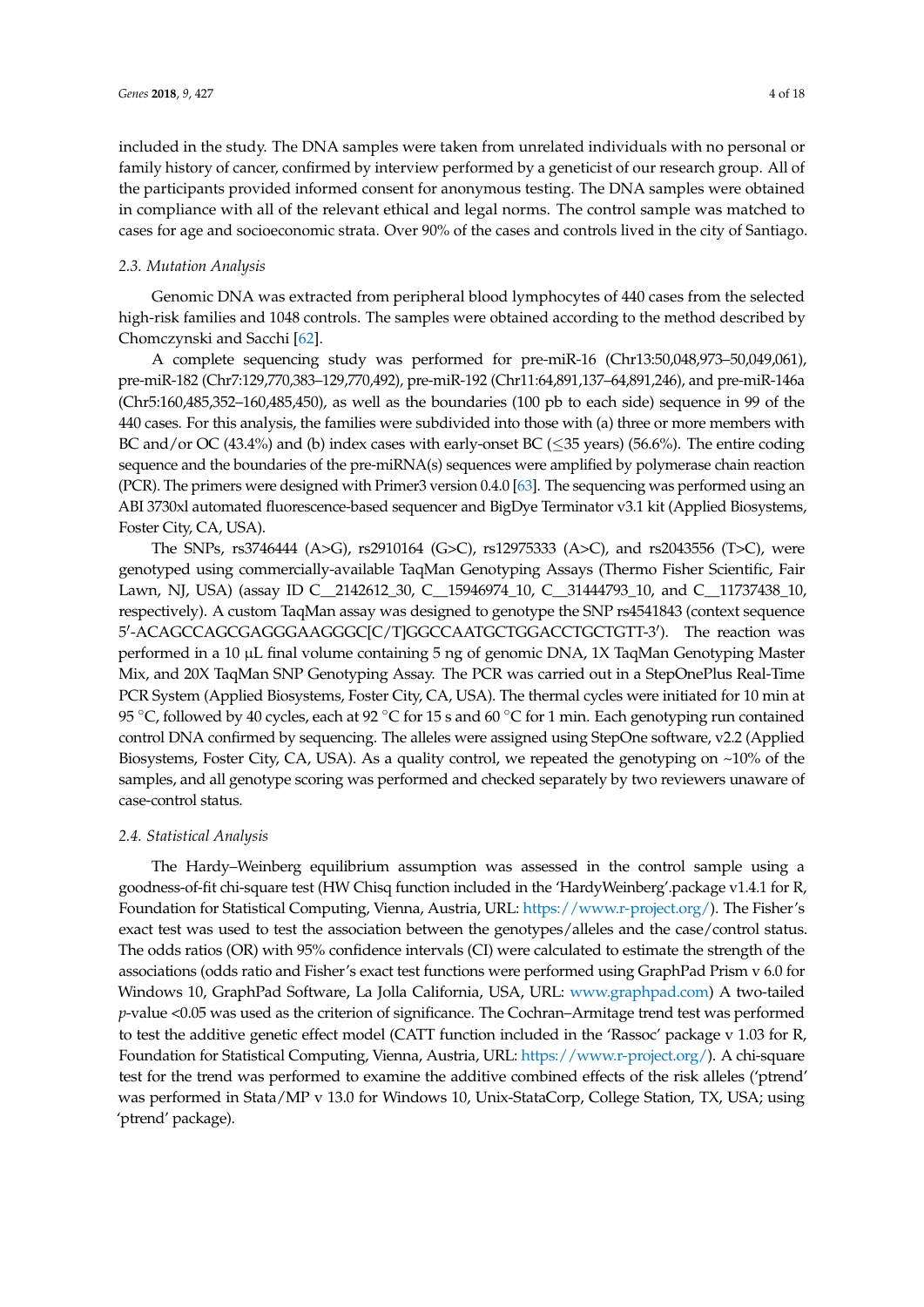## **3. Results**

# *3.1. Association Study between rs2910164, rs4541843, rs3746444, rs12975333, and rs2043556 with Familial Breast Cancer and Early-Onset Non-Familial Breast Cancer in Non-Carriers of BRCA1/2 Mutations*

We analyzed the complete coding sequence and boundaries of pre-miR-16, pre-miR-182, pre-miR-192, and pre-miR-146a in 99 probands who had a strong family history of BC, but were negative for *BRCA1* and *BRCA2* point mutations, with the aim of identifying new miRNA sequence variations in a Chilean population. No variants were detected in the pre-miR-16 and pre-miR-192 sequences. We identified two variants, rs2910164 (pre-miR-146a) and rs4541843 (pri-miR-182). These two variants and three SNPs from the literature, rs3746444 (pre-miR-499), rs12975333 (pre-miR-125a), and rs2043556 (miR-605), were then analyzed in 440 *BRCA1/2*-negative cases and 1048 controls. For the case-control analysis, the whole BC sample was subdivided into two subgroups, individuals from families with two or more members with BC and/or OC (*n* = 269) (subgroup A), and individuals with non-familial early-onset BC (≤50 years) (*n* = 171) (subgroup B). Subgroup A excludes the subgroup B cases. The genotype distributions and allele frequencies of pre-miR-146a rs2910164:G>C, pri-miR-182 rs4541843:C>T, pre-miR-499 rs3746444:A>G, pre-miR-125a rs12975333:G>T, and miR-605 rs2043556:T>C are shown in Table [2](#page-5-0) for the whole patient group and subgroups vs. the controls. The observed genotype frequencies for three of the five polymorphisms were in Hardy-Weinberg equilibrium in the controls ( $p = 0.86$  for rs2910164:G>C,  $p = 0.83$  for rs3746444:A>G, and  $p = 0.90$  for rs12975333), while the *p*-values for the SNPs rs4541843:C>T and rs2043556:T>C were 0.03 and <10<sup>-4</sup>, respectively.

In the single-locus analysis, the genotypes and alleles distributions for rs3746444:A>G, did not differ significantly between cases and controls, in either the whole-group or subgroup analysis (*p* > 0.05). The genotype frequencies of rs2910164:G>C in the 99 *BRCA1/2*-negative probands from high-risk families were 52.7% G/G, 39.4% G/C and 7.9% C/C. For the case-control analysis of rs2910164:G>C, the genotypes and alleles distributions did not differ significantly between cases and controls, in either the whole-group or subgroup analysis (*p* > 0.05). For rs12975333:G>T, the frequency of the wild-type allele (G) was 0.996 in controls and 0.995 in cases, and the frequency of allele T was 0.004 in controls and 0.005 in cases. Therefore, the T allele was extremely rare and practically monomorphic in this Chilean population.

The rs2043556:T>C is located in pre-miR-605. The minor allele frequency (MAF) (allele C) was significantly lower in the whole sample (0.32) and in the subgroup A (0.31) vs. controls (0.37) ( $OR = 0.8$ ) [95% CI 0.6–0.9] *p* = 0.01 and OR = 0.7 [95% CI 0.6–0.9] *p =* 0.01, respectively). This result indicates that the C allele is associated with a protective effect against BC risk. We also observed a protective effect for the C-allele carriers (T/C + C/C) in the whole sample (OR =  $0.6$  [95% CI 0.4–0.7],  $p < 10^{-4}$ ), in subgroup A (OR = 0.6 [95% CI 0.4–0.8]  $p < 10^{-4}$ ), and in single cases diagnosed at  $\leq$ 50 years of age (subgroup B) (OR =  $0.6$  [95% CI 0.5–0.9]  $p = 0.02$ ). We also assessed for a protective effect of rs2043556 in according to number of BC cases in the family (Table [3\)](#page-6-0). No protective effect was found for rs2043556 in the families with two BC/OC cases. However, the BC risk was significantly decreased in the C-allele carriers with three or more family members with BC/OC (T/C + C/C) (OR =  $0.5$  [95% CI 0.4–0.9]  $p = 0.006$ ). This result indicates that the C-allele was associated with a protective effect in the families with a strong history of BC.

The rs4541843:C>T corresponds to a SNP detected by sequencing in pri-miR-182. This SNP is located at the position 138 downstream of 5<sup>'</sup> pre-miR-182. The genotype frequencies in the 99 *BRCA1*/2-negative probands from high-risk families were 34.6% C/C, 42.7% C/T, and 22.7% T/T. In the case-control analysis, no significant differences were observed for genotype or allele distribution, for whole group or subgroup B vs. controls (*p* > 0.05). However, in the familial BC cases (subgroup A), the MAF (allele T) was higher in cases than controls  $(0.46$  and  $0.41$ , respectively,  $p = 0.01$ ). Furthermore, in subgroup A, the homozygous T/T- and T-allele carriers  $(C/T + T/T)$  had a significantly increased BC risk (OR = 1.5 [95% CI 1.0–2.2]  $p = 0.03$  and OR = 1.2 [95% CI 1.0–1.5]  $p = 0.01$ , respectively) (Table [2\)](#page-5-0), indicating that the T allele is associated with an increased BC risk. When we analyzed the effect of the T allele by the number of BC cases per family, no association between the rs4541843 and BC risk was found. No associations were observed between this SNP and the early-onset BC (diagnosis ≤50 years of age). It is important to note that is the first association study on this SNP and the risk of a human disease.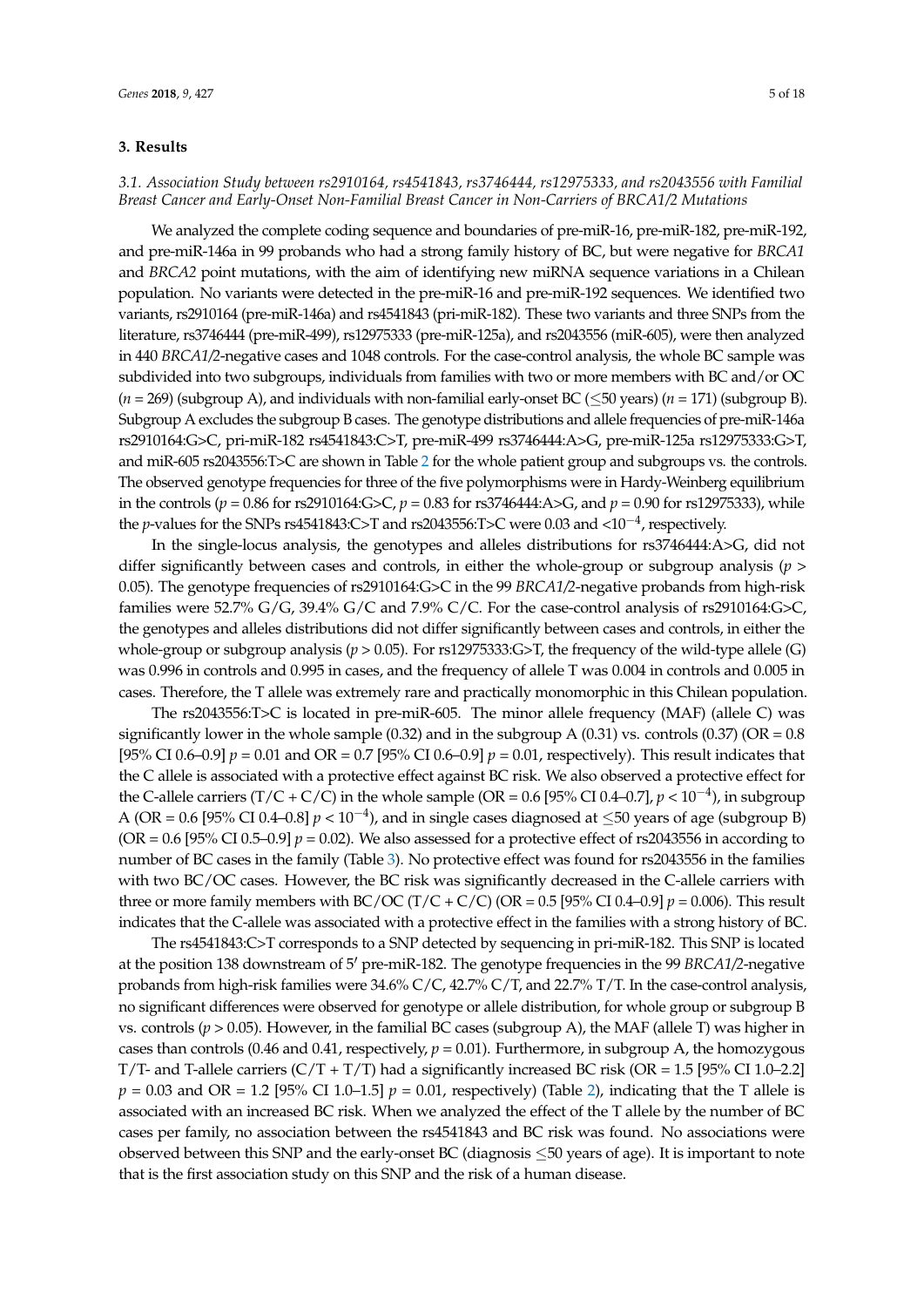|                           |                           | All BC Cases $(n = 440)$ |                          |                           |                | $(n = 269)$              | Families with >2 BC and/or OC Cases |              | $\leq$ 50 Years of Age ( <i>n</i> = 171) | Families with a Single Case, Diagnosis at |
|---------------------------|---------------------------|--------------------------|--------------------------|---------------------------|----------------|--------------------------|-------------------------------------|--------------|------------------------------------------|-------------------------------------------|
| <b>Genotype or Allele</b> | Controls $(n = 1048)$ (%) | BC Cases (%)             | $p$ -Value <sup>a</sup>  | OR [95% CI]               | BC Cases (%)   | $p$ -Value <sup>a</sup>  | OR [95% CI]                         | BC Cases (%) | $p$ -Value <sup>a</sup>                  | OR [95% CI]                               |
| rs3746444 (Pre-miR-499)   |                           |                          |                          |                           |                |                          |                                     |              |                                          |                                           |
| A/A                       | 772 (73.7)                | 319 (72.5)               | $\overline{\phantom{a}}$ | $1.0$ (Ref)               | 198 (73.6)     | $\overline{\phantom{a}}$ | $1.0$ (Ref)                         | 121 (70.8)   | $\mathcal{L}_{\mathcal{A}}$              | $1.0$ (Ref)                               |
| A/G                       | 254 (24.2)                | 111(25.2)                | 0.6                      | $1.0$ [0.8-1.3]           | 64(23.8)       | 0.9                      | $0.9$ [0.7-1.3]                     | 47(27.5)     | 0.3                                      | $1.1$ [0.8-1.7]                           |
| G/G                       | 22(2.1)                   | 10(2.3)                  | 0.8                      | $1.1$ [0.5-2.3]           | 7(2.6)         | 0.6                      | $1.2$ [0.5-2.9]                     | 3(1.7)       | $1.0\,$                                  | $0.8$ [0.2-2.9]                           |
| $A/G+G/G$                 | 276(26.3)                 | 121 (27.5)               | 0.6                      | $1.0$ [0.8-1.3]           | 71(26.4)       | 1.0                      | $1.0$ [0.7-1.3]                     | 50(29.2)     | 0.4                                      | $1.1$ [0.8-1.6]                           |
| Allele A                  | 1798 (85.8)               | 749 (85.1)               | $\overline{\phantom{a}}$ | $1.0$ (Ref)               | 460 (85.5)     | $\overline{\phantom{a}}$ | $1.0$ (Ref)                         | 289 (84.5)   | $\overline{\phantom{a}}$                 | $1.0$ (Ref)                               |
| Allele G                  | 298 (14.2)                | 131 (14.9)               | 0.6                      | $1.0$ [0.8-1.3]           | 78 (14.5)      | 0.9                      | $1.0$ [0.7-1.3]                     | 53(15.5)     | 0.5                                      | $1.1$ [0.8-1.5]                           |
|                           |                           |                          |                          | rs2910164 (Pre-miR-146a)  |                |                          |                                     |              |                                          |                                           |
| G/G                       | 561 (53.5)                | 236 (53.6)               | $\overline{\phantom{a}}$ | $1.0$ (Ref)               | 149 (55.4)     | $\overline{\phantom{a}}$ | $1.0$ (Ref)                         | 87 (50.9)    | $\overline{\phantom{a}}$                 | $1.0$ (Ref)                               |
| G/C                       | 410(39.1)                 | 165(37.5)                | 0.7                      | $0.9$ [0.7-1.1]           | 101(37.5)      | 0.6                      | $0.9$ [0.6-1.2]                     | 64 (37.4)    | 1.0                                      | $1.0$ [0.7-1.4]                           |
| C/C                       | 77(7.4)                   | 39(8.9)                  | 0.3                      | $1.2$ [0.7-1.8]           | 19(7.1)        | $0.8\,$                  | $0.9$ [0.5-1.5]                     | 20(11.7)     | 0.06                                     | $1.6$ [0.9-2.8]                           |
| $G/C + C/C$               | 487 (46.5)                | 204(46.4)                | $1.0\,$                  | $0.9$ [0.7-1.2]           | 120 (44.6)     | 0.6                      | $0.9$ [0.7-1.2]                     | 84 (49.1)    | 0.5                                      | $1.1$ [0.8-1.5]                           |
| Allele G                  | 1532 (73.1)               | 637 (72.4)               | $\overline{\phantom{a}}$ | $1.0$ (Ref)               | 399 (74.2)     | $\overline{\phantom{a}}$ | $1.0$ (Ref)                         | 238 (69.6)   | $\overline{\phantom{a}}$                 | $1.0$ (Ref)                               |
| Allele C                  | 564 (26.9)                | 243 (27.6)               | 0.7                      | $1.0$ [0.8-1.2]           | 139 (25.8)     | 0.6                      | $0.9$ [0.7-1.1]                     | 104(30.4)    | 0.2                                      | $1.1$ [0.9-1.5]                           |
|                           |                           |                          |                          | rs12975333 (Pre-miR-125a) |                |                          |                                     |              |                                          |                                           |
| G/G                       | 1040 (99.2)               | 436 (99.1)               | $\overline{\phantom{a}}$ | $1.0$ (ref)               | 267 (99.3)     | $\overline{\phantom{a}}$ | $1.0$ (ref)                         | 169 (98.8)   | $\sim$                                   | $1.0$ (ref)                               |
| G/T                       | 8(0.8)                    | 4(0.9)                   | 0.7                      | $1.1$ [0.3-3.9]           | 2(0.7)         | 0.2                      | $1.9$ [0.5-6.5]                     | 2(1.2)       | 0.6                                      | $1.5$ [0.3-7.3]                           |
| T/T                       | $\mathbf{0}$              | $\Omega$                 |                          |                           | $\overline{0}$ | $\overline{\phantom{a}}$ |                                     | $\mathbf{0}$ | $\overline{\phantom{a}}$                 |                                           |
| $G/T + T/T$               | 8(0.8)                    | 4(0.9)                   | 0.7                      | $1.1$ [0.3-3.9]           | 2(0.7)         | 0.2                      | $1.9$ [0.5-6.5]                     | 2(1.2)       | 0.6                                      | $1.5$ [0.3-7.3]                           |
| Allele G                  | 2088 (99.6)               | 876 (99.5)               | $\overline{\phantom{a}}$ | $1.0$ (ref)               | 536 (99.6)     | $\overline{\phantom{a}}$ | $1.0$ (ref)                         | 340 (99.4)   | $\overline{\phantom{a}}$                 | $1.0$ (ref)                               |
| Allele T                  | 8(0.4)                    | 4(0.5)                   | 0.7                      | $1.1$ [0.3-3.9]           | 2(0.4)         | 0.2                      | $1.9$ [0.5-6.5]                     | 2(0.6)       | 0.6                                      | $1.5$ [0.3-7.3]                           |
|                           |                           |                          |                          | rs2043556 (miR-605)       |                |                          |                                     |              |                                          |                                           |
| T/T                       | 376 (35.9)                | 208 (47.3)               |                          | $1.0$ (ref)               | 128 (47.6)     | $\overline{\phantom{a}}$ | $1.0$ (ref)                         | 80 (46.8)    | $\sim$                                   | $1.0$ (ref)                               |
| T/C                       | 571 (54.5)                | 182 (41.3)               | ${<}10^{-4}$             | $0.5$ [0.4-0.7]           | 115(42.7)      | 0.0003                   | $0.5$ [0.4-0.7]                     | 67(39.2)     | 0.0009                                   | $0.5$ [0.3-0.7]                           |
| C/C                       | 101(9.6)                  | 50(11.4)                 | 0.6                      | $0.8$ [0.6-1.3]           | 26(9.7)        | 0.2                      | $0.7$ [0.5 -1.2]                    | 24(14.0)     | 0.6                                      | $1.1$ [0.6-1.8]                           |
| $T/C + C/C$               | 672(64.1)                 | 232 (52.7)               | $<\!\!10^{-4}$           | $0.6$ [0.4-0.7]           | 141 (52.4)     | 0.0006                   | $0.6$ [0.4-0.8]                     | 91 (53.2)    | 0.02                                     | $0.6$ [0.5-0.9]                           |
| Allele T                  | 1323 (63.1)               | 598 (68.0)               | $\tilde{\phantom{a}}$    | $1.0$ (ref)               | 371 (69.0)     | $\overline{\phantom{a}}$ | $1.0$ (ref)                         | 227(66.4)    | $\overline{\phantom{a}}$                 | $1.0$ (ref)                               |
| Allele C                  | 773 (36.9)                | 282 (32.0)               | 0.01                     | $0.8$ [0.6-0.9]           | 167(31.0)      | 0.01                     | $0.7$ [0.6-0.9]                     | 115(33.6)    | 0.4                                      | $0.9$ [0.7-1.1]                           |
| rs4541843 (Pri-miR-182)   |                           |                          |                          |                           |                |                          |                                     |              |                                          |                                           |
| C/C                       | 386 (36.8)                | 150(34.1)                | $\overline{\phantom{a}}$ | $1.0$ (Ref)               | 81 (30.1)      | $\overline{\phantom{a}}$ | $1.0$ (ref)                         | 69 (40.4)    | $\mathcal{L}_{\mathcal{A}}$              | 1.0 Ref                                   |
| C/T                       | 473(45.1)                 | 205(46.6)                | 0.4                      | $1.1$ [0.8-1.4]           | 127(47.2)      | 0.1                      | $1.2$ [0.9-1.7]                     | 78 (45.6)    | 0.6                                      | $0.9$ [0.6-1.3]                           |
| T/T                       | 189(18.1)                 | 85 (19.3)                | 0.4                      | $1.5$ [0.8-1.5]           | 61(22.7)       | 0.03                     | $1.5$ [1.0-2.2]                     | 24(14.0)     | 0.1                                      | $0.7$ [0.4-1.1]                           |
| $C/T + T/T$               | 662 (63.2)                | 290 (65.9)               | 0.3                      | $1.1$ [0.8-1.4]           | 188 (69.9)     | 0.04                     | $1.3$ [1.0-1.8]                     | 102(59.6)    | 0.3                                      | $0.8$ [0.6-1.1]                           |
| Allele C                  | 1245 (59.4)               | 505 (57.4)               | $\overline{\phantom{a}}$ | $1.0$ (Ref)               | 289 (53.7)     | $\overline{\phantom{a}}$ | $1.0$ (ref)                         | 216(63.2)    | $\sim$                                   | $1.0$ (Ref)                               |
| Allele T                  | 851 (40.6)                | 375 (42.6)               | 0.3                      | $1.0$ [0.9-1.2]           | 249 (46.3)     | 0.01                     | $1.2$ [1.0-1.5]                     | 126(36.8)    | 0.2                                      | $0.8$ [0.6-1.0]                           |

**Table 2.** Genotype and allelic frequencies of rs3746444, rs2910164, rs12975333, rs2043556, and rs4541843 in *BRCA1/2*-negative breast cancer cases and controls.

<span id="page-5-0"></span>BC—breast cancer; OC—ovarian cancer; OR—odds ratio; CI—confidence interval; Ref—Reference. <sup>a</sup> Fisher's exact test. *p* < 0.05 statistically significant.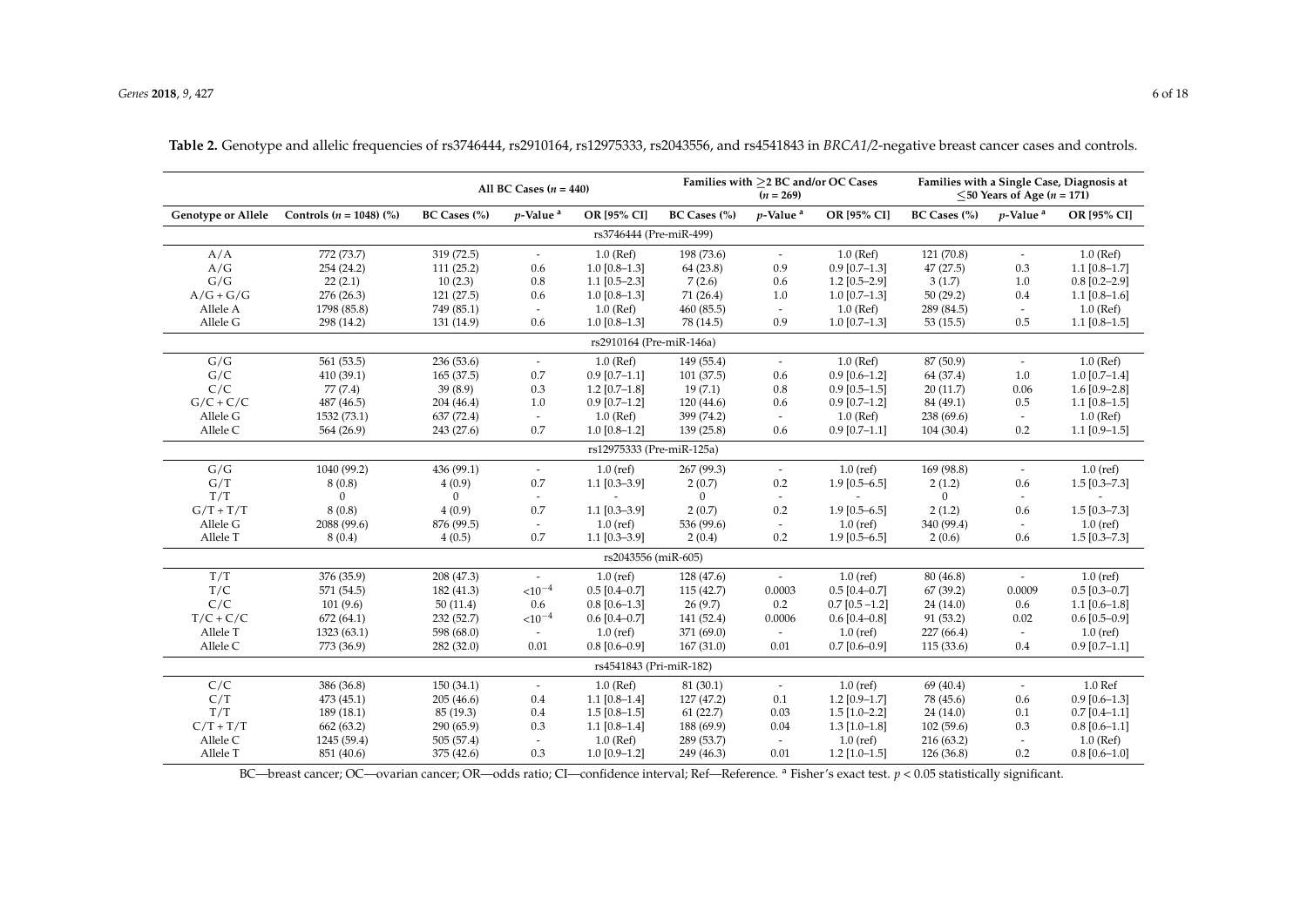|                           |                                      | Families with 2 BC and/or OC Cases $(n = 148)$ |                          |                 |                          |                          | Families with $>3$ BC and/or OC Cases ( <i>n</i> = 121) |  |  |  |
|---------------------------|--------------------------------------|------------------------------------------------|--------------------------|-----------------|--------------------------|--------------------------|---------------------------------------------------------|--|--|--|
| <b>Genotype or Allele</b> | Controls $(n = 1048)$ $\binom{9}{0}$ | $BC Cases$ (%)                                 | $p$ -Value <sup>a</sup>  | OR [95% CI]     | $BC Cases$ $\frac{0}{0}$ | $p$ -Value <sup>a</sup>  | OR [95% CI]                                             |  |  |  |
| rs2043556 (miR-605)       |                                      |                                                |                          |                 |                          |                          |                                                         |  |  |  |
| T/T                       | 376 (35.9)                           | 67(45.3)                                       | $\overline{\phantom{0}}$ | $1.0$ (Ref)     | 61(50.4)                 |                          | $1.0$ (Ref)                                             |  |  |  |
| T/C                       | 571 (54.5)                           | 68 (45.9)                                      | 0.08                     | $0.7$ [0.5–1.0] | 47 (38.9)                | 0.003                    | $0.5$ [0.4–0.8]                                         |  |  |  |
| C/C                       | 101(9.6)                             | 13(8.8)                                        | 0.3                      | $0.7$ [0.4-1.4] | 13(10.7)                 | 0.5                      | $0.7$ [0.4-1.5]                                         |  |  |  |
| $T/C + C/C$               | 672 (64.1)                           | 81 (54.7)                                      | 0.06                     | $0.7$ [0.5-1.0] | 60 (49.6)                | 0.006                    | $0.5$ [0.4–0.9]                                         |  |  |  |
| Allele T                  | 1323(63.1)                           | 202(68.2)                                      | $\overline{\phantom{a}}$ | $1.0$ (Ref)     | 169 (69.8)               |                          | $1.0$ (Ref)                                             |  |  |  |
| Allele C                  | 773 (36.9)                           | 94 (31.8)                                      | 0.1                      | $0.8$ [0.6–1.0] | 73 (30.2)                | 0.06                     | $0.7$ [0.5–1.0]                                         |  |  |  |
|                           | rs4541843 (Pri-miR-182)              |                                                |                          |                 |                          |                          |                                                         |  |  |  |
| C/C                       | 386 (36.8)                           | 45(30.4)                                       |                          | $1.0$ (Ref)     | 36(29.8)                 |                          | $1.0$ (Ref)                                             |  |  |  |
| C/T                       | 473 (45.1)                           | 70 (47.3)                                      | 0.2                      | $1.2$ [0.8–1.8] | 57 (47.1)                | 0.2                      | $1.2$ [0.8–1.9]                                         |  |  |  |
| T/T                       | 189 (18.1)                           | 33(22.3)                                       | 0.1                      | $1.4$ [0.8-2.4] | 28(23.1)                 | 0.09                     | $1.5$ [0.9–2.6]                                         |  |  |  |
| $C/T + T/T$               | 662 (63.2)                           | 103(69.6)                                      | 0.1                      | $1.3$ [0.9-1.9] | 85 (70.2)                | 0.1                      | $1.3$ [0.9-2.0]                                         |  |  |  |
| Allele C                  | 1245 (59.4)                          | 160(54.1)                                      | -                        | $1.0$ (Ref)     | 129(53.3)                | $\overline{\phantom{a}}$ | $1.0$ (Ref)                                             |  |  |  |
| Allele T                  | 851 (40.6)                           | 136 (45.9)                                     | 0.09                     | $1.2$ [0.9–1.5] | 113 (46.7)               | 0.07                     | $1.2$ [0.9-1.6]                                         |  |  |  |

**Table 3.** Genotype and allelic frequencies of rs2043556 and rs4541843 according the number of BC cases in the families in *BRCA1/2*-negative breast cancer cases and controls.

<span id="page-6-0"></span>BC—breast cancer; OC—ovarian cancer; OR—odds ratio; CI—confidence interval; Ref—Reference. <sup>a</sup> Fisher's exact test. *p* < 0.05 Statistically significant.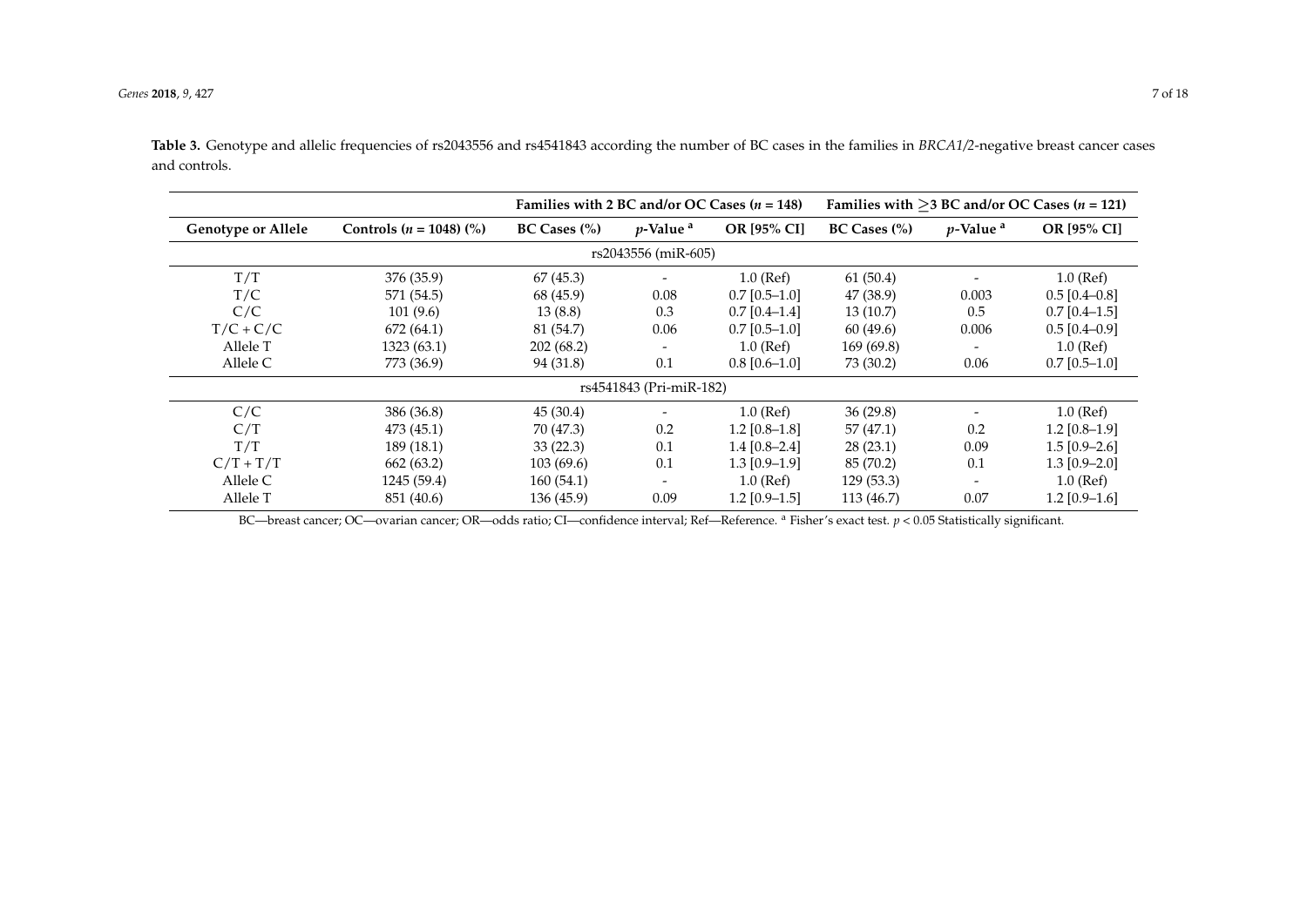#### *3.2. Combined Effect between TOX3 rs3803662-T and pri-miR-182 rs4541843-T Alleles with Breast Cancer Risk*

In a previous publication, our group showed that *TOX3* rs3803662:C>T was significantly associated with an increased BC risk in familial BC [\[12\]](#page-13-0). As *TOX3* rs3803662-T and pri-miR-182 rs4541843-T were associated with an increased BC risk, we considered these two variants to be risk alleles. Moreover, *TOX3* mRNA is a target of miR-182 [\[64\]](#page-15-13). Therefore, we evaluated the combined effect of these variants. For the analysis, the subjects were divided into five groups based on number of risk alleles (subjects with 0 [group 1], one [group 2], two [group 3], three [group 4], or four [group 5] risk alleles). As shown in Table [4,](#page-8-0) the distribution of the combined genotypes in the whole patient group and in subgroup A significantly differed from the controls (*p* = 0.005 and 0.0001, respectively), and the BC risk increased in a dose-dependent manner in the whole sample, and in subgroup A, with the number of risk alleles (*p*-trend = 0.0005 and <10−<sup>4</sup> , respectively). No additive effect was observed for early-onset BC (diagnosis ≤50 years of age). We also analyzed this additive effect within cases with a family history of BC, according to the number of BC cases per family (Table [5\)](#page-8-1). An additive effect was observed in the families with two BC/OC cases and the families with the strongest history of BC (*p*-trend = 0.0001 and 0.001, respectively). These results indicate an additive effect of *TOX3* rs3803662-T and pri-miR-182 rs4541843-T on BC risk.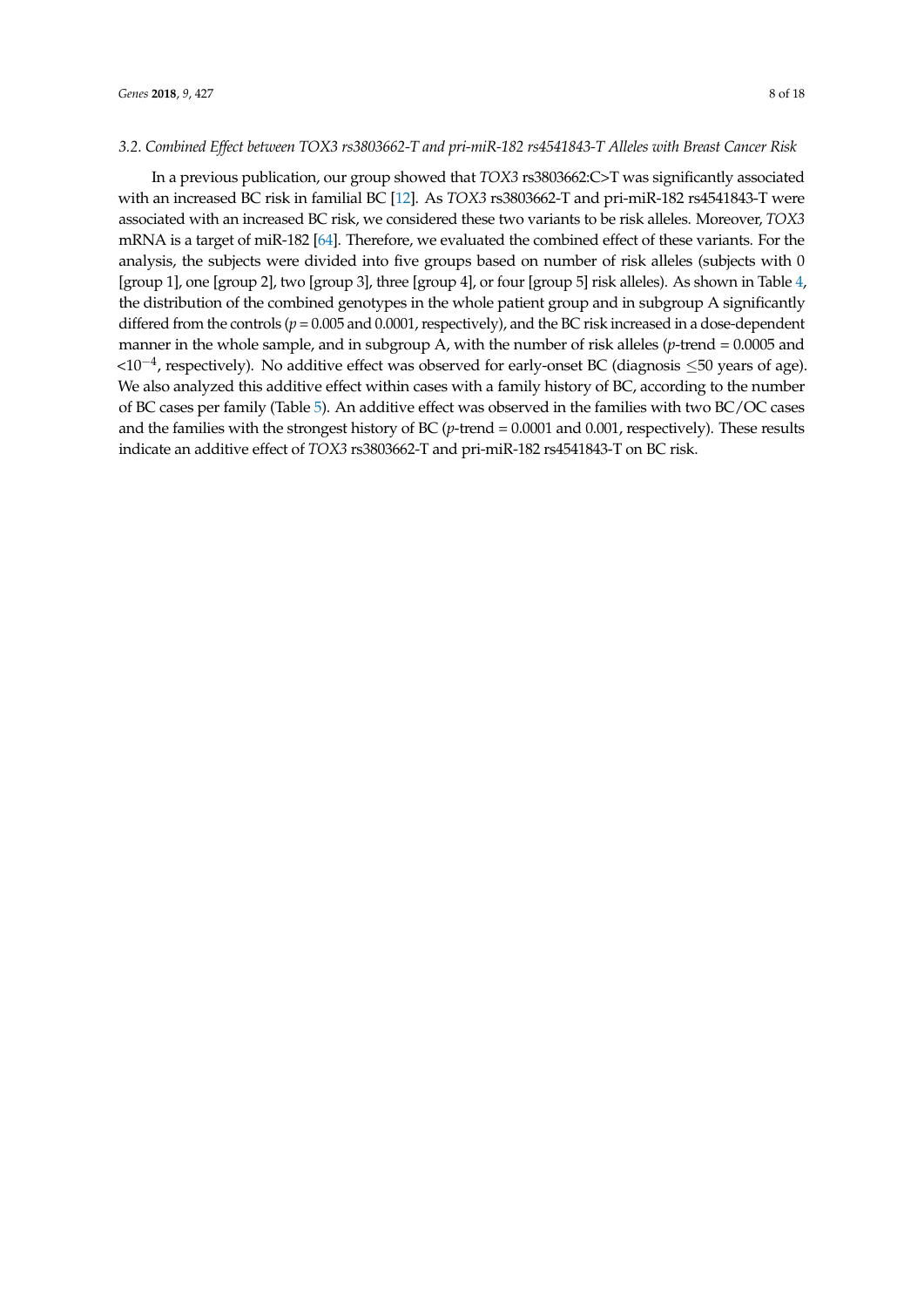| Number of Risk Alleles <sup>(a)</sup> | Controls ( <i>n</i> = 1048) (%) | All BC Cases $(n = 440)$ |                 |                          | Families with $>$ 2 BC and/or OC cases<br>$(n = 269)$ |                 |                          | Families with a Single Case, Diagnosis at<br>$\leq$ 50 Years of Age ( <i>n</i> = 171) |                 |                          |
|---------------------------------------|---------------------------------|--------------------------|-----------------|--------------------------|-------------------------------------------------------|-----------------|--------------------------|---------------------------------------------------------------------------------------|-----------------|--------------------------|
|                                       |                                 | $BC Cases$ $\frac{0}{0}$ | OR [95% CI]     | $p$ -Value $(b)$         | BC Cases (%)                                          | OR [95% CI]     | $p$ -Value $(b)$         | $BC Cases$ $\frac{0}{0}$                                                              | OR [95% CI]     | $p$ -Value $(b)$         |
| 0 risk alleles                        | 153(14.6)                       | 49(11.1)                 | $1.0$ (Ref)     | $\overline{\phantom{0}}$ | 22(8.2)                                               | 1.0 (Ref)       | $\overline{\phantom{a}}$ | 27(15.8)                                                                              | $1.0$ (Ref)     | $\overline{\phantom{a}}$ |
| 1 risk allele                         | 381 (36.4)                      | 128(29.1)                | $1.0$ [0.7-1.5] | 0.8                      | 73 (27.1)                                             | $1.3$ [0.7-2.2] | 0.3                      | 55(32.2)                                                                              | $0.8$ [0.4-1.3] | 0.4                      |
| 2 risk alleles                        | 336(32.1)                       | 168 (38.2)               | $1.5$ [1.0-2.2] | 0.01                     | 105(39)                                               | $2.1$ [1.3-3.5] | 0.001                    | 63 (36.9)                                                                             | $1.0$ [0.6-1.7] | 0.9                      |
| 3 risk alleles                        | 153(14.6)                       | 79 (18)                  | $1.6$ [1.0-2.4] | 0.02                     | 57(21.2)                                              | $2.5$ [1.5–4.4] | 0.0006                   | 22(12.9)                                                                              | $0.8$ [0.4-1.4] | 0.5                      |
| 4 risk alleles                        | 25(2.4)                         | 16(36)                   | $1.9$ [0.9-3.8] | 0.08                     | 12(4.5)                                               | $3.2$ [1.4–7.2] | 0.006                    | 4(2.3)                                                                                | $0.8$ [0.2-2.6] | 1.0                      |
| $p$ -trend $(c)$                      |                                 |                          |                 | 0.0005                   |                                                       |                 | ${<}10^{-4}$             |                                                                                       |                 | 0.9755                   |
| Global $p^{(d)}$                      |                                 |                          |                 | 0.005                    |                                                       |                 | 0.0001                   |                                                                                       |                 | 0.6970                   |

| Table 4. Combined effects of rs3803662 (TOX3) and rs4541843 (pri-miR-182) on the risk of breast cancer. |  |
|---------------------------------------------------------------------------------------------------------|--|
|---------------------------------------------------------------------------------------------------------|--|

(a) 0 risk allele: C/C + C/C; 1 risk allele: C/C + C/T, C/T + C/C; 2 risk alleles: C/C + T/T, T/T + C/C, C/T + C/T; 3 risk alleles: C/T + T/T, T/T + C/T; 4 risk alleles: T/T + T/T. (b) Fisher's exact test. <sup>(c)</sup> Chi-test for trend. <sup>(d)</sup> Chi-squared test for independence. BC—breast cancer; OC—ovarian cancer; OR—odds ratios; CI—confidence interval; Ref—Reference.  $p \leq 0.05$  statistically significant.

**Table 5.** Combined effects of rs38033662 (*TOX3*) and rs4541843 (pri-miR-182) on the risk of breast cancer according the number of BC cases in the families.

<span id="page-8-0"></span>

| Number of Risk Alleles (a) | Controls $(n = 1048)$ $\binom{9}{0}$ |                          | Families with Two BC and/or OC Cases $(n = 148)$ |                  | Families with $>3$ BC and/or OC Cases ( <i>n</i> = 121) |                    |                  |  |
|----------------------------|--------------------------------------|--------------------------|--------------------------------------------------|------------------|---------------------------------------------------------|--------------------|------------------|--|
|                            |                                      | $BC Cases$ $\frac{0}{0}$ | <b>OR [95% CI]</b>                               | $p$ -Value $(b)$ | $BC Cases$ $\frac{0}{0}$                                | <b>OR [95% CI]</b> | $p$ -Value $(b)$ |  |
| 0 risk alleles             | 153 (14.6)                           | 10(6.8)                  | $1.0$ (Ref)                                      |                  | 12(8.1)                                                 | $1.0$ (Ref)        |                  |  |
| l risk allele              | 381 (36.4)                           | 29(19.6)                 | $1.1$ [0.5-2.4]                                  | 0.8              | 44 (29.7)                                               | $1.4$ [0.7-2.8]    | 0.2              |  |
| 2 risk alleles             | 336(32.1)                            | 47 (31.8)                | $2.1$ [1.0–4.3]                                  | 0.03             | 58 (39.2)                                               | $2.2$ [1.1-4.2]    | 0.01             |  |
| 3 risk alleles             | 153 (14.6)                           | 30(20.3)                 | $3.0$ [1.4–6.3]                                  | 0.003            | 27(18.2)                                                | $2.2$ [1.0–4.6]    | 0.02             |  |
| 4 risk alleles             | 25(2.4)                              | 5(3.4)                   | $2.9$ [0.9-9.3]                                  | 0.06             | 7(4.7)                                                  | $3.4$ [1.2–9.5]    | 0.02             |  |
| $p$ -trend <sup>(c)</sup>  |                                      |                          |                                                  | 0.0001           |                                                         |                    | 0.001            |  |
| Global $p^{(d)}$           |                                      |                          |                                                  | 0.001            |                                                         |                    | 0.02             |  |

(a) 0 risk allele:  $C/C + C/C$ ; 1 risk allele:  $C/C + C/T$ ,  $C/T + C/C$ ; 2 risk alleles:  $C/C + T/T$ ,  $T/T + C/C$ ,  $C/T + C/T$ ; 3 risk alleles:  $C/T + T/T$ ,  $T/T + C/T$ ; 4 risk alleles:  $T/T + T/T$ . (b) Fisher's exact test. (c) Chi-test for trend. (d) Chi-squared test for independence. BC—breast cancer; OC—ovarian cancer; OR—odds ratios, CI—confidence interval; Ref—Reference.

<span id="page-8-1"></span>*p* ≤ 0.05 Statistically significant.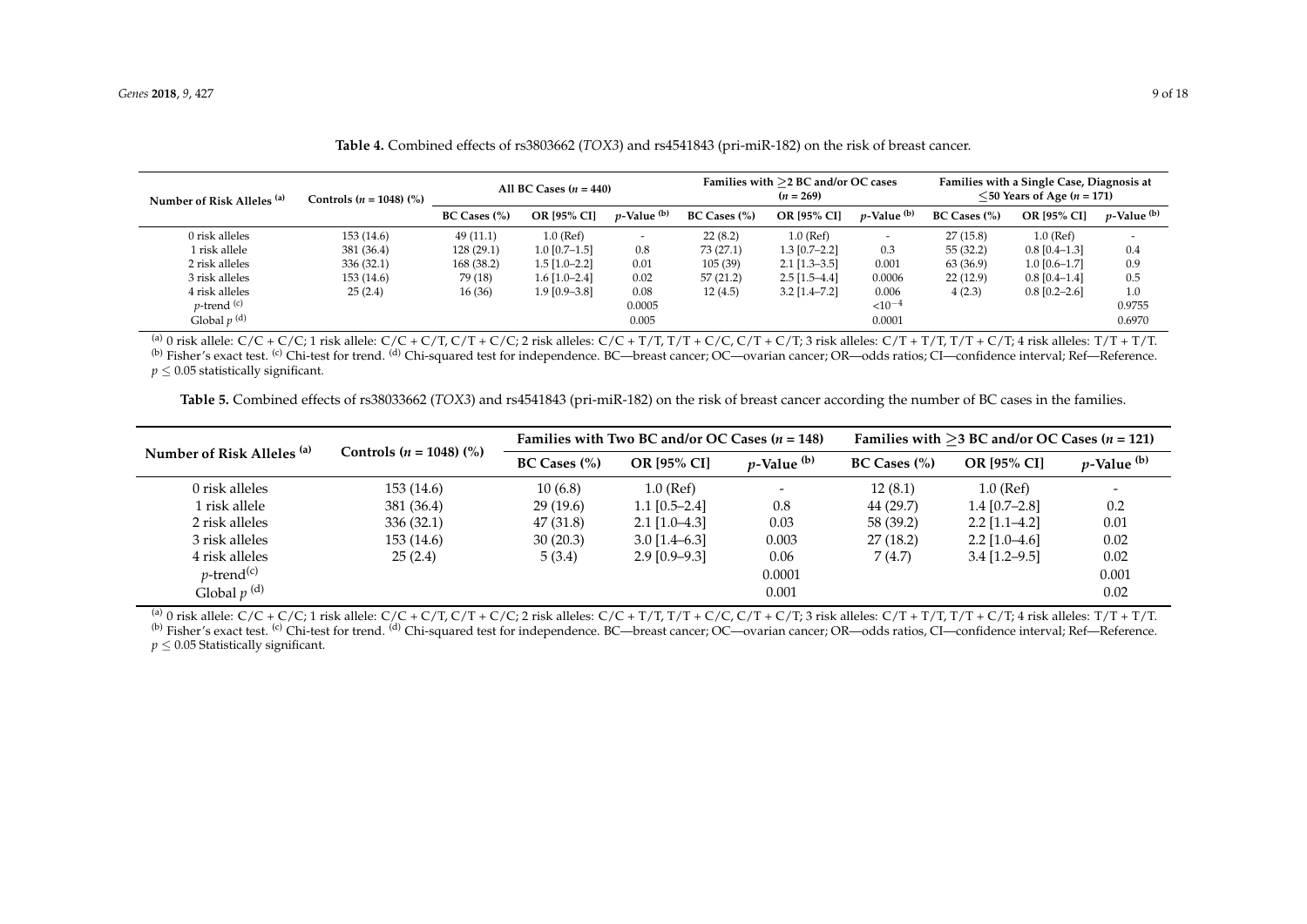### **4. Discussion**

Currently, there is consensus that the *BRCA1* and *BRCA2* mutations are responsible for an average of only 16% of the risk for familial breast and ovarian cancers [\[3](#page-12-2)[,5\]](#page-12-3). Consequently, there is an intensive search for additional targets.

The miRNAs are a class of endogenous, non-coding, single-stranded RNAs involved in many molecular pathways and biological processes, including the development, apoptosis, differentiation, proliferation, and immune response [\[65\]](#page-15-14). Many miRNAs have been implicated in various human diseases, and it has been shown that miRNAs are aberrantly expressed or mutated in many cancers. SNPs are the most common form of variation present in the human genome. The SNPs in the miRNA regions can alter the genetic expression, processing, and maturation, as well as the target binding affinity and specificity [\[23,](#page-13-10)[66\]](#page-15-15). Therefore, many epidemiological studies have examined the associations between the miRNA SNPs and BC susceptibility [\[22\]](#page-13-9). It is important to note that genetic variability is ethnicity-specific. To date, most miRNA SNP studies have been performed in cases from European, Asian, Arab, or Jewish populations, mainly in sporadic BC. In contrast, the publications regarding the role of the miRNA variations in BC susceptibility among Latin-American populations are very scarce. In the present study, we evaluated the impact of the miRNA SNPs on familial and early-onset BC in Chilean families negative for *BRCA1/2* point mutations. To this end, we performed a case-control study to examine the association between the BC risk and rs2910164 in pre-miR-146a, rs4541843 in pri-miR-182, rs3746444 in pre-miR-499, rs12975333 in pre-miR-125a, and rs2043556 in pre-miR-605.

Our data do not support an association between rs2910164:G>C or rs3746444:A>G and BC risk. The SNP rs2910164:G>C resides within miR-146a, a microRNA that binds to the  $3'$  untranslated region of the *BRCA1* transcript [\[43\]](#page-14-8) and negatively regulates expression of this gene [\[27\]](#page-13-15). There have been a number of studies on rs2910164 in populations of various ethnicities, but the results are controversial [\[24](#page-13-11)[,25](#page-13-16)[,27](#page-13-15)[,43,](#page-14-8)[67](#page-15-16)[–69\]](#page-15-17). Shen et al. (2008) [\[43\]](#page-14-8) reported in US population that *BRCA1/*2-negative BC/OC cases with G/C-C/C genotypes were significantly younger at diagnosis than those with the G/G genotype; nevertheless, the ethnicity of the US population used in this study was not specified. This association was not confirmed in a study by Catucci et al. (2010) [\[24\]](#page-13-11), who reported no association between rs2910164 with BC risk or the age of onset in *BRCA1/2*-negative BC patients from Germany and Italy. On the other hand, Pastrello et al. (2010) [\[25\]](#page-13-16) reported that the SNP miR-146a rs2910164 had a potential impact on the age of onset in an Italian population of *BRCA1/2*-negative familial BC/OC patients. In a North Indian population, Bansal et al. (2014) [\[68\]](#page-15-18) demonstrated that the miR-146a G/G (rs2910164) polymorphism was associated with reduced genetic susceptibility to BC. However, a multivariate analysis showed that this SNP was associated with an increased BC risk in postmenopausal females. In a Chinese population, the rs2910164 G/G and C/G-G/G genotypes were associated with an increased BC risk in the postmenopausal BC cases with no familial history of BC [\[69\]](#page-15-17). In an Iranian population, the rs2910164 polymorphism was not significantly associated with the occurrence of BC. Several meta-analyses that included the rs2910164:G>C polymorphism were published between 2011 and 2017. Of these, two meta-analyses reported that rs2910164 contributed to BC susceptibility in a Caucasian population [\[29,](#page-13-12)[70\]](#page-16-0). The other five meta-analyses showed that rs2910164 was not associated with BC susceptibility in Caucasians or Asians [\[23,](#page-13-10)[37,](#page-14-5)[44](#page-14-9)[,71](#page-16-1)[,72\]](#page-16-2). The majority of authors suggest that the oncogenic mechanisms are markedly influenced by specific genetic backgrounds across populations. The contemporary Chilean population stems from the admixture of Amerindian people with the Spanish settlers in the sixteenth and seventeenth centuries. Later (nineteenth-century) migrations of Germans, Italians, Arabs, and Croatians had only a minor impact on the general population (accounting for no more than 4% of the total population), with effects restricted to the specific locations of the country where these immigrants settled [\[73\]](#page-16-3). The relationships among ethnicity, Amerindian admixture, genetic markers, and socioeconomic strata in Chile have been studied extensively [\[74](#page-16-4)[,75\]](#page-16-5). The SNP rs3746444, located at the 3p mature miRNA-499, was also found to have no association with BC risk in our study. This polymorphism involves an A>G nucleotide substitution, leading to altered processing and the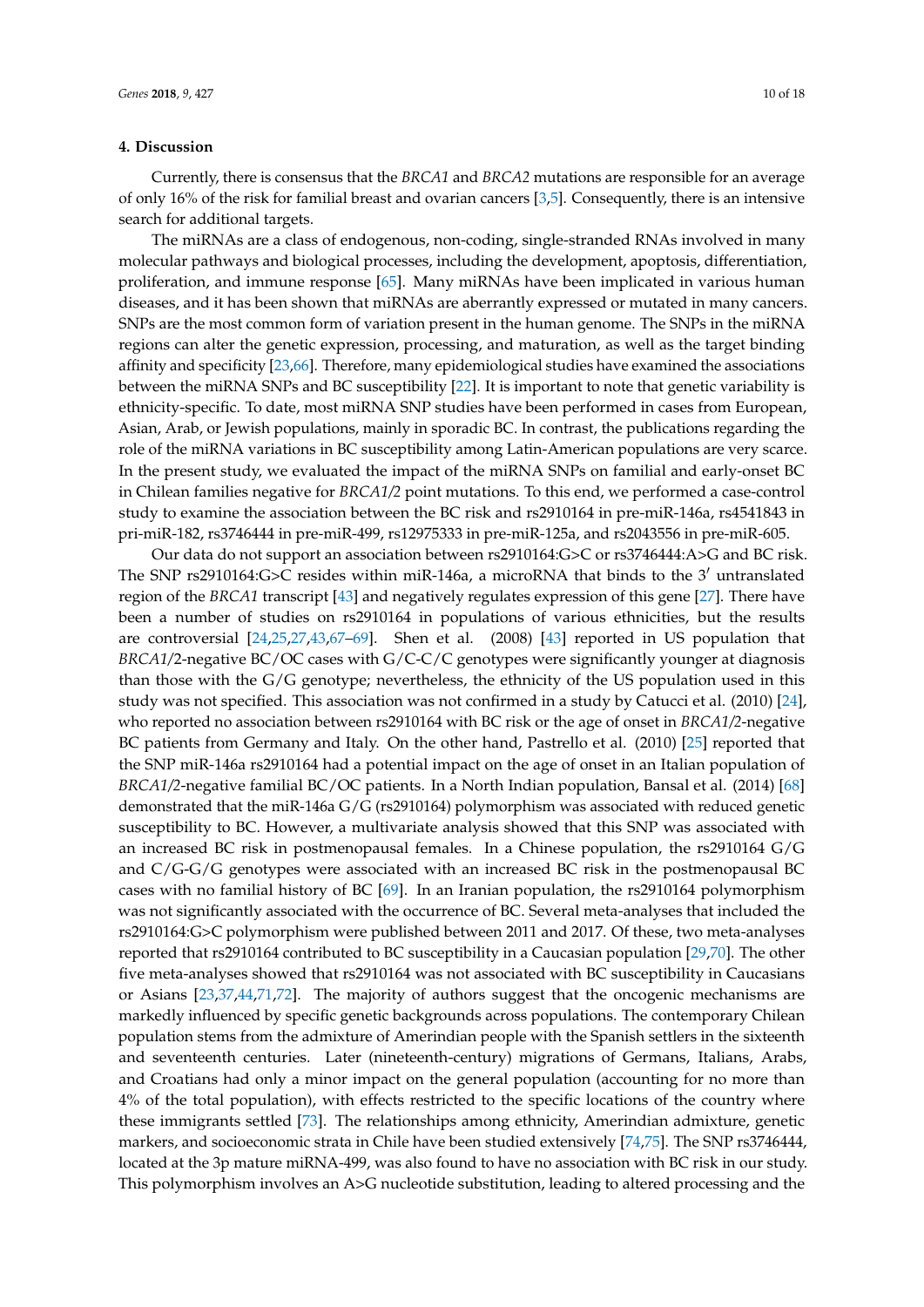expression of the mature transcript [\[76\]](#page-16-6). The analyses of rs3746444 polymorphisms in BC patients have shown mixed results. Several studies have reported that rs3746444 was associated with an increased BC risk in Iranian [\[34](#page-14-2)[,67](#page-15-16)[,77\]](#page-16-7) and Chinese populations [\[69](#page-15-17)[,78\]](#page-16-8). In contrast, other studies found no association between rs3746444 and BC risk in Caucasian (German and Italian) [\[24\]](#page-13-11) or North Indian populations [\[68\]](#page-15-18). In addition, all five meta-analyses published to date have found that rs3746444 is associated with an increased BC risk in Asians, but not Caucasians [\[23,](#page-13-10)[44,](#page-14-9)[72,](#page-16-2)[76](#page-16-6)[,79\]](#page-16-9). Given the European and Native American ancestry estimates for Chileans as 52% and 44% on average, respectively, these results could explain the lack of association of rs3746444 with BC risk in this group [\[80\]](#page-16-10).

The variant rs12975333:G>T is located in the seed region of the mature miRNA-125a. The T allele reportedly blocks the processing of pri-miRNA to the pre-miRNA precursor. This variation is extremely rare, having been detected in only one of 1200 individuals from diverse ethnic backgrounds in a study by the Centre d'Etude du Polymorphisme Humain [\[38\]](#page-14-15). Li et al. (2009) [\[38\]](#page-14-15) showed that rs12975333-T was strongly associated with BC risk in a Belgian population from Antwerp. These authors found that while 8.3% of the BC cases were T-allele carriers, this risk allele was not present in any of the 192 controls from the general population in the Antwerp area or the 587 Caucasian controls collected in the United States [\[38\]](#page-14-15). This SNP was also monomorphic for the G allele in a sample of 340 healthy individuals from Catalonia (in northeast Spain) [\[81\]](#page-16-11). Peterlongo et al. (2011) [\[39\]](#page-14-6) showed that rs12975333 was monomorphic in 4114 controls from Germany, Italy, Australia, and Spain (Madrid). Moreover, the authors suggested that very few BC cases, if any, were attributable to rs12975333 in the populations studied. Our results also indicate that rs12975333 is extremely rare, if not absent, in the BC cases and controls from a Chilean population. Therefore, we were unable to estimate the association between rs12975333 and BC risk.

Several studies have investigated the association between miR-605 rs2043556:T>C and cancer risk [\[82\]](#page-16-12). Specifically, the miR-605 C allele was associated with an increased risk of bladder cancer in a Caucasian population [\[60\]](#page-15-9), and in gastrointestinal cancer, the C allele was significantly less common in the controls vs. cancer patients in an Asian population [\[31\]](#page-13-14). However, rs2043556-C significantly decreased the oral squamous cell carcinoma risk in a Chinese population [\[82\]](#page-16-12). Only one article and one meta-analysis have evaluated the association between rs2043556 and BC risk. In a Chinese population, no significant association with BC risk was observed [\[31\]](#page-13-14), while the meta-analysis by Chen et al. (2014) [\[23\]](#page-13-10), reported that the miR-605 rs2043556 C/C genotype may increase the BC susceptibility in an Asian population. Because all of the participants in this meta-analysis were Asian, additional case-control studies, especially in non-Asian populations, are necessary to validate the finding. Our results showed that the rs2043556 C allele was associated with a protective effect in the *BRCA1/2*-negative Chilean women with a strong family history of BC or non-familial, early-onset BC. These results are contradictory to the results obtained in Asians. Therefore, given that the Chilean population is ~52% Caucasian and ~44% Native Amercican, studies in other population are needed. One important issue to consider is that the genotype distribution of rs2043556 is in a Hardy–Weinberg disequilibrium, which could distort the results. The possibility that different selective factors may directly or indirectly alter the association between rs2043556 and BC risk cannot be discarded.

miR-182 is one of three miRNAs in the miR-183/182/96 cluster, located in a 5-Kb region of human chromosome 7q32.2 [\[83\]](#page-16-13). Several studies have confirmed that the members of the miR-182 cluster are abnormally expressed in some cancers and other human diseases [\[84\]](#page-16-14). This cluster, and specifically miR-182, is highly expressed in many BC subtypes. This molecule functions as an onco-miRNA, promoting the proliferation and migration of BC cells [\[85\]](#page-16-15). With respect to miR-182, Moskwa et al. (2011) [\[41\]](#page-14-16) reported that the Argonaute/miR-182 complex associates selectively with the BRCA1 transcript and that miR-182 downregulates the *BRCA1* expression. Therefore, miR-182 overexpression reduces the BRCA1 protein levels and impairs the homologous recombination-mediated repair. In addition, consistent with a BRCA1-deficiency phenotype, miR-182-overexpressing breast tumor cells are hypersensitive to the inhibitors of poly (ADP-ribose) polymerase I (PARP1) [\[41\]](#page-14-16). Krishman et al. (2013) [\[86\]](#page-16-16) showed that miR-182 is overexpressed in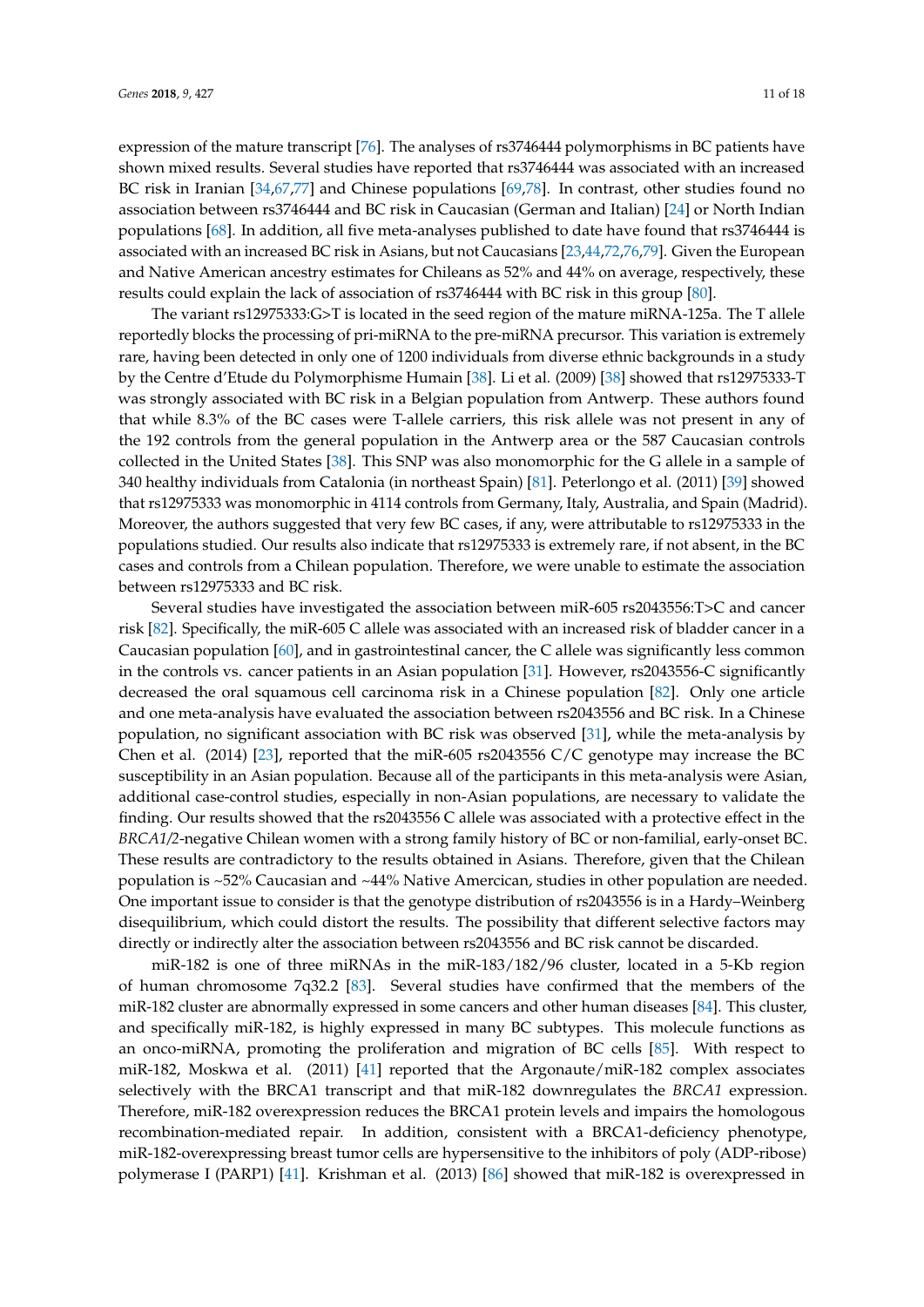several molecular subtypes of BC. This author then experimentally validated that miR-182 mediates the disruption of homologous recombination (HR), as a consequence of its ability to target multiple components of that pathway [\[86\]](#page-16-16). Other targets of miR-182 include the transcription factor *TOX3* mRNA; Nibrin *NBN* mRNA, which is a gene member of the MRE11/RAD50 double-strand break repair complex; and LIM and SH3 domain protein 1 (*LASP1)* mRNA. Therefore, miR-182 may participate in the regulation of DNA double-strand break repair and estrogen receptor-mediated gene expression, by regulating the *NBN* and *TOX3* expression. Moreover, miR-182 may also influence the nodal positivity and tumor size of breast carcinomas by regulating *LASP1* expression [\[64\]](#page-15-13). The SNP rs4541843:C>T is located in pre-miR-182. This SNP is described in the Ensembl genome browser 90 database; nevertheless, there are no studies in the literature assessing the association of rs4541843:C>T with any human disease. Here, we performed a case-control study on rs4541843:C>T, showing that the T allele is associated with an increased BC risk. In addition, homozygous T/Tand T-allele carriers (C/T + T/T) had a significantly increased BC risk among *BRCA1/2*-negative familial BC cases. Given the known roles of miR-182, it could be hypothesized that rs4541843-T induces miR-182 overexpression, reducing the BRCA1 protein levels by altering the pathways involved in maintaining the genomic stability. Thus, the association of rs4541843-T with an increased BC risk in the *BRCA1/2*-negative BC patients could be a consequence of reduced BRCA1 protein levels. Studies in other populations are needed to confirm this assertion, as this is the first association study on rs4541843:C>T and BC risk.

In a previous publication, our group described an association between the *TOX3* rs3803662:C>T and risk of familial BC. In this study, we showed that rs4541843-T, located in the boundaries of pre-miR-182 (pri-miR-182 region), is also associated with an increased BC risk. Considering that the transcription factor *TOX3* mRNA is a target of miR-182 [\[64\]](#page-15-13), we evaluated the combined effects of the *TOX3* rs3803662-T and pri-miR-182 rs4541843-T, and constructed a genetic score based on the number of risk alleles. A dose-response association was observed for familial BC. The presence of four risk alleles was associated with a 3.2-fold increased risk of familial BC compared with the zero risk alleles. miRNA-182 is an onco-miRNA in BC [\[85](#page-16-15)[,87\]](#page-16-17) that regulates the expression of *BRCA1*, *NBN*, *LASP1*, and *TOX3*, and other genes [\[64\]](#page-15-13). miR-182 is upregulated in BC, increasing the proliferation, migration, and tumorigenesis of BC cells [\[87,](#page-16-17)[88\]](#page-16-18). *TOX3* also encodes a protein that plays a pivotal role in calcium-dependent transcription, as a transcription factor [\[89\]](#page-16-19). This gene is located on chromosome 16q12. The loss of heterozygosity (LOH) and the translocations involving the 16q region are commonly observed in BC [\[90\]](#page-17-0). Moreover, *TOX3* is expressed in mammary ER+ epithelial cells, and regulates the expression of estrogen receptor-mediated genes [\[91\]](#page-17-1). Associations between several *TOX3* or nearly *TOX3* SNPs and BC susceptibility have been established in European, Asian, African American, and South American populations [\[12](#page-13-0)[,92–](#page-17-2)[96\]](#page-17-3). Among these, rs3803662:C>T is the most strongly correlated with disease. Each copy of rs3803662-T is associated with a 20% increase in BC risk [\[93\]](#page-17-4). Riaz et al. (2012) [\[97\]](#page-17-5), suggested that *TOX3* might act as a tumor suppressor gene and that the risk allele rs3803662-T is significantly associated with a reduced *TOX3* expression. Furthermore, *TOX3* mRNA is a target of miR-182, and miR-182 overexpression reduces the *TOX3* endogenous transcript level [\[64\]](#page-15-13). Consequently, the presence of the risk alleles from both of the SNPs could produce a more marked decrease in the *TOX3* expression. This effect increases with the number of risk alleles, producing a dose-dependent increase in the BC risk. Functional studies are needed to elucidate the biological consequences of rs4541843:C>T in breast and other cancers. The potential utility of miR-182 in BC therapy should also be considered. Although our study provides evidence for an association of rs2043556 and rs4541843 with BC risk, certain limitations must be considered. Firstly, the genotype distribution of rs2043556 did not conform to the Hardy–Weinberg expectations, which may distort the results. Secondly, the sample size of the whole group in the present study is sufficient to yield 80% power; nevertheless, the sample size limits the subgroup analyses. Therefore, these results should be replicated using subgroups with larger sample sizes.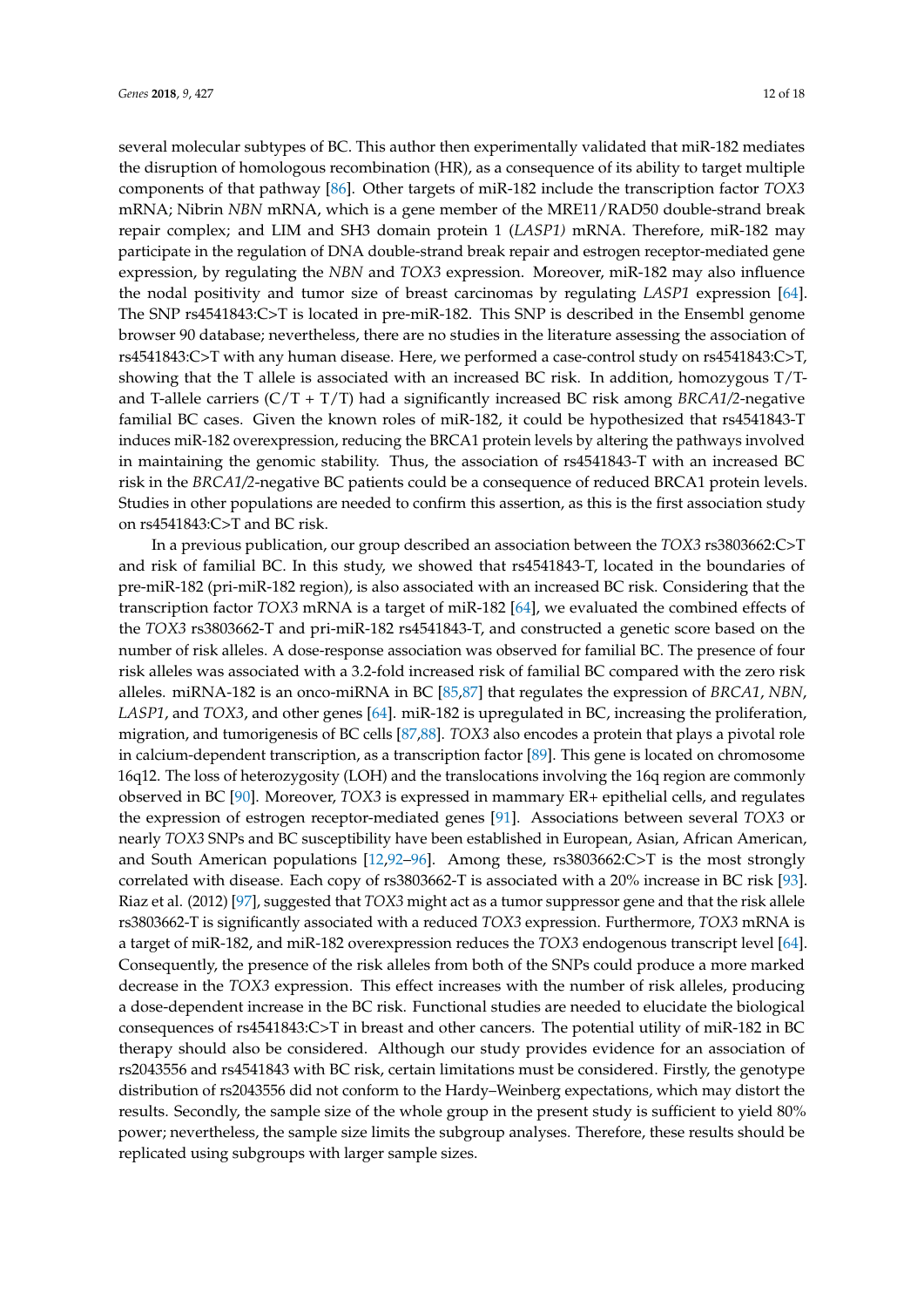**Author Contributions:** S.M. and T.D.M. conceived and designed the experiments; T.D.M., S.M. and F.A.G. carried out the genotyping assays; S.M., V.C., and P.G.-H. performed the statistical analysis; T.D.M. and L.J. analyzed the Sanger sequencing data; J.M.R., F.G., and E.W. selected familial breast cancer cases from the various oncology services; L.J. contributed reagents/materials/analysis tools; S.M. and L.J. wrote the paper. All of the authors reviewed the manuscript.

**Funding:** Grant Sponsor: Fondo Nacional de Desarrollo Científico y Tecnológico (FONDECYT), Grant Number 1150117.

**Acknowledgments:** The authors thank the many families who participated in the research studies described in this article. We acknowledge the CONAC Breast Cancer Group: María Teresa Barrios, Angelica Soto, Rossana Recabarren, Leticia García, Karen Olmos, and Paola Carrasco. We would like to thank Lorena Seccia, Felipe Benavides, and Sofia Burattini for their contribution the experimental work.

**Conflicts of Interest:** The authors declare that the research was conducted in the absence of any commercial or financial relationships that could be construed as a potential conflict of interest. The funders had no role in the design of the study; in the collection, analyses, or interpretation of data; in the writing of the manuscript; and in the decision to publish the results.

**Ethical Approval and Informed Consent:** This research (code ID # FONDECYT 1150117) was performed in accordance with the Helsinki Declaration and was approved by the ethics committee of the University of Chile/School of Medicine (Ethics Committee of Research in Humans). Informed consent for this research was conducted under the approval of the ethics committee of the University of Chile/School of Medicine. Both informed and written consent were obtained for all of the participants in the study.

# **References**

- <span id="page-12-0"></span>1. Jemal, A.; Siegel, R.; Ward, E.; Hao, Y.; Xu, J.; Thun, M.J. Cancer statistics, 2009. *CA Cancer J. Clin.* **2009**, *59*, 225–249. [\[CrossRef\]](http://dx.doi.org/10.3322/caac.20006) [\[PubMed\]](http://www.ncbi.nlm.nih.gov/pubmed/19474385)
- <span id="page-12-1"></span>2. De Salud, M. *Guía Clínica AUGE Cáncer de Mama*; Manejo Integral del Cáncer y otros Tumores, Ed.; Ministerio de Salud—Gobierno de Chile: Santiago, Chile, 2015.
- <span id="page-12-2"></span>3. Stratton, M.R.; Rahman, N. The emerging landscape of breast cancer susceptibility. *Nat. Genet.* **2008**, *40*, 17–22. [\[CrossRef\]](http://dx.doi.org/10.1038/ng.2007.53) [\[PubMed\]](http://www.ncbi.nlm.nih.gov/pubmed/18163131)
- 4. Couch, F.J.; Hart, S.N.; Sharma, P.; Toland, A.E.; Wang, X.; Miron, P.; Olson, J.E.; Godwin, A.K.; Pankratz, V.S.; Olswold, C.; et al. Inherited mutations in 17 breast cancer susceptibility genes among a large triple-negative breast cancer cohort unselected for family history of breast cancer. *J. Clin. Oncol.* **2015**, *33*, 304–311. [\[CrossRef\]](http://dx.doi.org/10.1200/JCO.2014.57.1414) [\[PubMed\]](http://www.ncbi.nlm.nih.gov/pubmed/25452441)
- <span id="page-12-3"></span>5. Anglian Breast Cancer Study Group. Prevalence and penetrance of *BRCA1* and *BRCA2* mutations in a population-based series of breast cancer cases. *Br. J. Cancer* **2000**, *83*, 1301–1308. [\[CrossRef\]](http://dx.doi.org/10.1054/bjoc.2000.1407) [\[PubMed\]](http://www.ncbi.nlm.nih.gov/pubmed/11044354)
- <span id="page-12-4"></span>6. Chandler, M.R.; Bilgili, E.P.; Merner, N.D. A review of whole-exome sequencing efforts toward hereditary breast cancer susceptibility gene discovery. *Hum. Mutat.* **2016**, *37*, 835–846. [\[CrossRef\]](http://dx.doi.org/10.1002/humu.23017) [\[PubMed\]](http://www.ncbi.nlm.nih.gov/pubmed/27226120)
- <span id="page-12-5"></span>7. Leyton, Y.; Gonzalez-Hormazabal, P.; Blanco, R.; Bravo, T.; Fernandez-Ramires, R.; Morales, S.; Landeros, N.; Reyes, J.M.; Peralta, O.; Tapia, J.C.; et al. Association of *PALB2* sequence variants with the risk of familial and early-onset breast cancer in a South-American population. *BMC Cancer* **2015**, *15*, 30. [\[CrossRef\]](http://dx.doi.org/10.1186/s12885-015-1033-3) [\[PubMed\]](http://www.ncbi.nlm.nih.gov/pubmed/25636233)
- <span id="page-12-6"></span>8. Gonzalez-Hormazabal, P.; Reyes, J.M.; Blanco, R.; Bravo, T.; Carrera, I.; Peralta, O.; Gomez, F.; Waugh, E.; Margarit, S.; Ibañez, G.; et al. The *BARD1* Cys557Ser variant and risk of familial breast cancer in a South-American population. *Mol. Biol. Rep.* **2012**, *39*, 8091–8098. [\[CrossRef\]](http://dx.doi.org/10.1007/s11033-012-1656-2) [\[PubMed\]](http://www.ncbi.nlm.nih.gov/pubmed/22544576)
- <span id="page-12-7"></span>9. Gonzalez-Hormazabal, P.; Bravo, T.; Blanco, R.; Valenzuela, C.Y.; Gomez, F.; Wauhg, E.; Peralta, O.; Ortuzar, W.; Reyes, J.M.; Jara, L. Association of common *ATM* variants with familial breast cancer in a South American population. *BMC Cancer* **2008**, *8*, 117. [\[CrossRef\]](http://dx.doi.org/10.1186/1471-2407-8-117) [\[PubMed\]](http://www.ncbi.nlm.nih.gov/pubmed/18433505)
- <span id="page-12-8"></span>10. Gonzalez-Hormazabal, P.; Castro, V.G.; Blanco, R.; Gomez, F.; Peralta, O.; Waugh, E.; Bravo, T.; Reyes, J.M.; Jara, L. Absence of *CHEK2* 1100delC mutation in familial breast cancer cases from a South American population. *Breast Cancer Res. Treat.* **2008**, *110*, 543–545. [\[CrossRef\]](http://dx.doi.org/10.1007/s10549-007-9743-0) [\[PubMed\]](http://www.ncbi.nlm.nih.gov/pubmed/17876702)
- <span id="page-12-9"></span>11. Jara, L.; Gonzalez-Hormazabal, P.; Cerceno, K.; Di Capua, G.A.; Reyes, J.M.; Blanco, R.; Bravo, T.; Peralta, O.; Gomez, F.; Waugh, E.; et al. Genetic variants in *FGFR2* and *MAP3K1* are associated with the risk of familial and early-onset breast cancer in a South-American population. *Breast Cancer Res. Treat.* **2013**, *137*, 559–569. [\[CrossRef\]](http://dx.doi.org/10.1007/s10549-012-2359-z) [\[PubMed\]](http://www.ncbi.nlm.nih.gov/pubmed/23225170)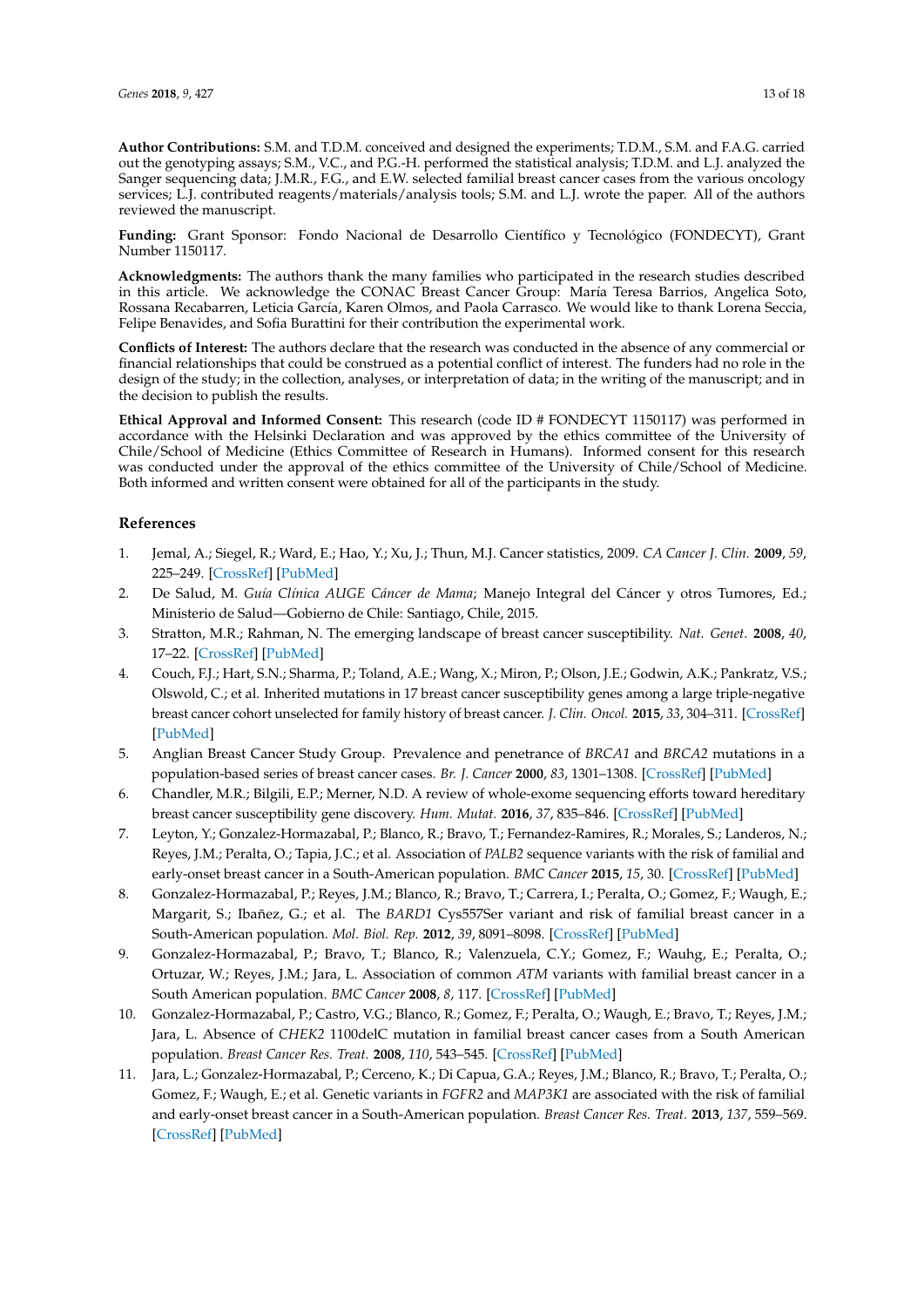- <span id="page-13-0"></span>12. Elematore, I.; Gonzalez-Hormazabal, P.; Reyes, J.M.; Blanco, R.; Bravo, T.; Peralta, O.; Gomez, F.; Waugh, E.; Margarit, S.; Ibanez, G.; et al. Association of genetic variants at *TOX3*, 2q35 and 8q24 with the risk of familial and early-onset breast cancer in a South-American population. *Mol. Biol. Rep.* **2014**, *41*, 3715–3722. [\[CrossRef\]](http://dx.doi.org/10.1007/s11033-014-3236-0) [\[PubMed\]](http://www.ncbi.nlm.nih.gov/pubmed/24532140)
- <span id="page-13-1"></span>13. Mehrgou, A.; Akouchekian, M. The importance of *BRCA1* and *BRCA2* genes mutations in breast cancer development. *Med. J. Islam. Repub. Iran* **2016**, *30*, 369. [\[PubMed\]](http://www.ncbi.nlm.nih.gov/pubmed/27493913)
- <span id="page-13-2"></span>14. Rothe, F.; Ignatiadis, M.; Chaboteaux, C.; Haibe-Kains, B.; Kheddoumi, N.; Majjaj, S.; Badran, B.; Fayyad-Kazan, H.; Desmedt, C.; Harris, A.L.; et al. Global microRNA expression profiling identifies miR-210 associated with tumor proliferation, invasion and poor clinical outcome in breast cancer. *PLoS ONE* **2011**, *6*, e20980. [\[CrossRef\]](http://dx.doi.org/10.1371/journal.pone.0020980) [\[PubMed\]](http://www.ncbi.nlm.nih.gov/pubmed/21738599)
- <span id="page-13-3"></span>15. Song, F.J.; Chen, K.X. Single-nucleotide polymorphisms among microRNA: Big effects on cancer. *Chin. J. Cancer* **2011**, *30*, 381–391. [\[CrossRef\]](http://dx.doi.org/10.5732/cjc.30.0381) [\[PubMed\]](http://www.ncbi.nlm.nih.gov/pubmed/21627860)
- <span id="page-13-4"></span>16. Lee, R.C.; Feinbaum, R.L.; Ambros, V. The *C. elegans* heterochronic gene lin-4 encodes small RNAs with antisense complementarity to lin-14. *Cell* **1993**, *75*, 843–854. [\[CrossRef\]](http://dx.doi.org/10.1016/0092-8674(93)90529-Y)
- <span id="page-13-5"></span>17. He, L.; Hannon, G.J. microRNAs: Small RNAs with a big role in gene regulation. *Nat. Rev. Genet.* **2004**, *5*, 522–531. [\[CrossRef\]](http://dx.doi.org/10.1038/nrg1379) [\[PubMed\]](http://www.ncbi.nlm.nih.gov/pubmed/15211354)
- <span id="page-13-6"></span>18. Lewis, B.P.; Burge, C.B.; Bartel, D.P. Conserved seed pairing, often flanked by adenosines, indicates that thousands of human genes are microRNA targets. *Cell* **2005**, *120*, 15–20. [\[CrossRef\]](http://dx.doi.org/10.1016/j.cell.2004.12.035) [\[PubMed\]](http://www.ncbi.nlm.nih.gov/pubmed/15652477)
- <span id="page-13-7"></span>19. Erson, A.E.; Petty, E.M. microRNAs in development and disease. *Clin. Genet.* **2008**, *74*, 296–306. [\[CrossRef\]](http://dx.doi.org/10.1111/j.1399-0004.2008.01076.x) [\[PubMed\]](http://www.ncbi.nlm.nih.gov/pubmed/18713256)
- <span id="page-13-8"></span>20. Lu, J.; Getz, G.; Miska, E.A.; Alvarez-Saavedra, E.; Lamb, J.; Peck, D.; Sweet-Cordero, A.; Ebert, B.L.; Mak, R.H.; Ferrando, A.A.; et al. microRNA expression profiles classify human cancers. *Nature* **2005**, *435*, 834–838. [\[CrossRef\]](http://dx.doi.org/10.1038/nature03702) [\[PubMed\]](http://www.ncbi.nlm.nih.gov/pubmed/15944708)
- 21. Esquela-Kerscher, A.; Slack, F.J. Oncomirs—microRNAs with a role in cancer. *Nat. Rev. Cancer* **2006**, *6*, 259–269. [\[CrossRef\]](http://dx.doi.org/10.1038/nrc1840) [\[PubMed\]](http://www.ncbi.nlm.nih.gov/pubmed/16557279)
- <span id="page-13-9"></span>22. O'Day, E.; Lal, A. microRNAs and their target gene networks in breast cancer. *Breast Cancer Res.* **2010**, *12*, 201. [\[CrossRef\]](http://dx.doi.org/10.1186/bcr2484) [\[PubMed\]](http://www.ncbi.nlm.nih.gov/pubmed/20346098)
- <span id="page-13-10"></span>23. Chen, Q.H.; Wang, Q.B.; Zhang, B. Ethnicity modifies the association between functional microRNA polymorphisms and breast cancer risk: A HuGE meta-analysis. *Tumour Biol.* **2014**, *35*, 529–543. [\[CrossRef\]](http://dx.doi.org/10.1007/s13277-013-1074-7) [\[PubMed\]](http://www.ncbi.nlm.nih.gov/pubmed/23982873)
- <span id="page-13-11"></span>24. Catucci, I.; Yang, R.; Verderio, P.; Pizzamiglio, S.; Heesen, L.; Hemminki, K.; Sutter, C.; Wappenschmidt, B.; Dick, M.; Arnold, N.; et al. Evaluation of SNPs in miR-146a, miR196a2 and miR-499 as low-penetrance alleles in German and Italian familial breast cancer cases. *Hum. Mutat.* **2010**, *31*, E1052–E1057. [\[CrossRef\]](http://dx.doi.org/10.1002/humu.21141) [\[PubMed\]](http://www.ncbi.nlm.nih.gov/pubmed/19847796)
- <span id="page-13-16"></span>25. Pastrello, C.; Polesel, J.; Della Puppa, L.; Viel, A.; Maestro, R. Association between hsa-miR-146a genotype and tumor age-of-onset in *BRCA1/BRCA2*-negative familial breast and ovarian cancer patients. *Carcinogenesis* **2010**, *31*, 2124–2126. [\[CrossRef\]](http://dx.doi.org/10.1093/carcin/bgq184) [\[PubMed\]](http://www.ncbi.nlm.nih.gov/pubmed/20810544)
- 26. Yang, R.; Schlehe, B.; Hemminki, K.; Sutter, C.; Bugert, P.; Wappenschmidt, B.; Volkmann, J.; Varon, R.; Weber, B.H.; et al. A genetic variant in the pre-miR-27a oncogene is associated with a reduced familial breast cancer risk. *Breast Cancer Res. Treat.* **2010**, *121*, 693–702. [\[CrossRef\]](http://dx.doi.org/10.1007/s10549-009-0633-5) [\[PubMed\]](http://www.ncbi.nlm.nih.gov/pubmed/19921425)
- <span id="page-13-15"></span>27. Garcia, A.I.; Cox, D.G.; Barjhoux, L.; Verny-Pierre, C.; Barnes, D.; Antoniou, A.C.; Stoppa-Lyonnet, D.; Sinilnikova, O.M.; Mazoyer, S. The rs2910164:G>C SNP in the *MIR146A* gene is not associated with breast cancer risk in *BRCA1* and *BRCA2* mutation carriers. *Hum. Mutat.* **2011**, *32*, 1004–1007. [\[CrossRef\]](http://dx.doi.org/10.1002/humu.21539) [\[PubMed\]](http://www.ncbi.nlm.nih.gov/pubmed/21591024)
- 28. Catucci, I.; Verderio, P.; Pizzamiglio, S.; Bernard, L.; Dall'olio, V.; Sardella, D.; Ravagnani, F.; Galastri, L.; Barile, M.; Peissel, B.; et al. The SNP rs895819 in miR-27a is not associated with familial breast cancer risk in Italians. *Breast Cancer Res. Treat.* **2012**, *133*, 805–807. [\[CrossRef\]](http://dx.doi.org/10.1007/s10549-012-2011-y) [\[PubMed\]](http://www.ncbi.nlm.nih.gov/pubmed/22415478)
- <span id="page-13-12"></span>29. Lian, H.; Wang, L.; Zhang, J. Increased risk of breast cancer associated with CC genotype of Has-miR-146a Rs2910164 polymorphism in Europeans. *PLoS ONE* **2012**, *7*, e31615. [\[CrossRef\]](http://dx.doi.org/10.1371/journal.pone.0031615) [\[PubMed\]](http://www.ncbi.nlm.nih.gov/pubmed/22363684)
- <span id="page-13-13"></span>30. Hu, Z.; Liang, J.; Wang, Z.; Tian, T.; Zhou, X.; Chen, J.; Miao, R.; Wang, Y.; Wang, X.; Shen, H. Common genetic variants in pre-microRNAs were associated with increased risk of breast cancer in Chinese women. *Hum. Mutat.* **2009**, *30*, 79–84. [\[CrossRef\]](http://dx.doi.org/10.1002/humu.20837) [\[PubMed\]](http://www.ncbi.nlm.nih.gov/pubmed/18634034)
- <span id="page-13-14"></span>31. Zhang, M.; Jin, M.; Yu, Y.; Zhang, S.; Wu, Y.; Liu, H.; Chen, B.; Li, Q.; Ma, X.; Chen, K. Associations of miRNA polymorphisms and female physiological characteristics with breast cancer risk in Chinese population. *Eur. J. Cancer Care* **2012**, *21*, 274–280. [\[CrossRef\]](http://dx.doi.org/10.1111/j.1365-2354.2011.01308.x) [\[PubMed\]](http://www.ncbi.nlm.nih.gov/pubmed/22074121)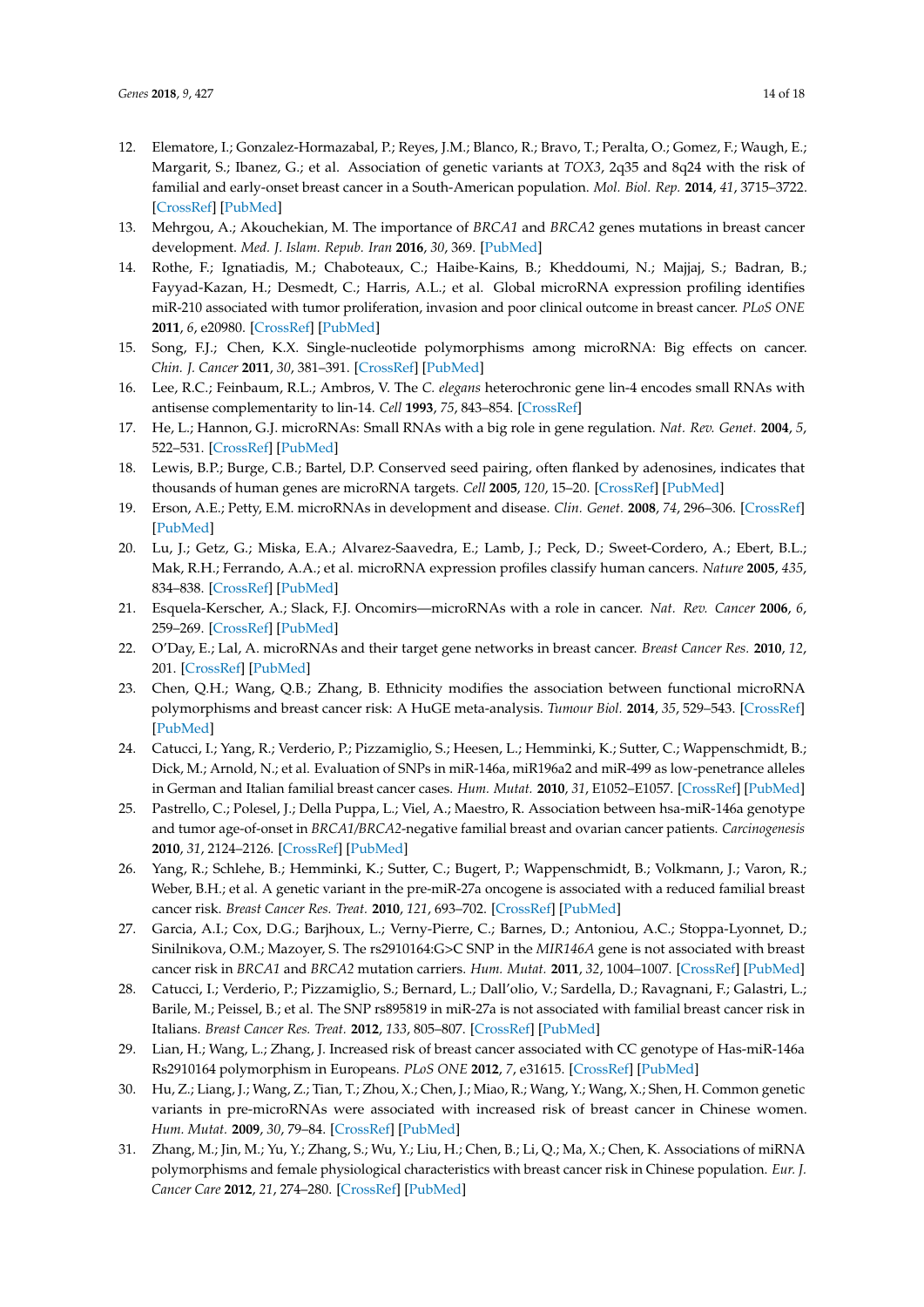- <span id="page-14-0"></span>32. Alshatwi, A.A.; Shafi, G.; Hasan, T.N.; Syed, N.A.; Al-Hazzani, A.A.; Alsaif, M.A.; Alsaif, A.A. Differential expression profile and genetic variants of microRNAs sequences in breast cancer patients. *PLoS ONE* **2012**, *7*, e30049. [\[CrossRef\]](http://dx.doi.org/10.1371/journal.pone.0030049) [\[PubMed\]](http://www.ncbi.nlm.nih.gov/pubmed/22363415)
- <span id="page-14-1"></span>33. Kontorovich, T.; Levy, A.; Korostishevsky, M.; Nir, U.; Friedman, E. Single nucleotide polymorphisms in miRNA binding sites and miRNA genes as breast/ovarian cancer risk modifiers in Jewish high-risk women. *Int. J. Cancer* **2010**, *127*, 589–597. [\[CrossRef\]](http://dx.doi.org/10.1002/ijc.25065) [\[PubMed\]](http://www.ncbi.nlm.nih.gov/pubmed/19950226)
- <span id="page-14-2"></span>34. Kabirizadeh, S.; Azadeh, M.; Mirhosseini, M.; Ghaedi, K.; Tanha, H.M. The SNP rs3746444 within miR-499a is associated with breast cancer risk in Iranian population. *J. Cell. Immnother.* **2016**, *2*, 95–97. [\[CrossRef\]](http://dx.doi.org/10.1016/j.jocit.2016.08.003)
- <span id="page-14-3"></span>35. Linhares, J.J.; Azevedo, M., Jr.; Siufi, A.A.; de Carvalho, C.V.; Wolgien Mdel, C.; Noronha, E.C.; Bonetti, T.C.; da Silva, I.D. Evaluation of single nucleotide polymorphisms in microRNAs (hsa-miR-196a2 rs11614913 C/T) from Brazilian women with breast cancer. *BMC Med. Genet.* **2012**, *13*, 119. [\[CrossRef\]](http://dx.doi.org/10.1186/1471-2350-13-119) [\[PubMed\]](http://www.ncbi.nlm.nih.gov/pubmed/23228090)
- <span id="page-14-4"></span>36. Morales, S.; Gulppi, F.; Gonzalez-Hormazabal, P.; Fernandez-Ramires, R.; Bravo, T.; Reyes, J.M.; Gomez, F.; Waugh, E.; Jara, L. Association of single nucleotide polymorphisms in pre-miR-27a, pre-miR-196a2, pre-miR-423, miR-608 and pre-miR-618 with breast cancer susceptibility in a South American population. *BMC Genet.* **2016**, *17*, 109. [\[CrossRef\]](http://dx.doi.org/10.1186/s12863-016-0415-0) [\[PubMed\]](http://www.ncbi.nlm.nih.gov/pubmed/27421647)
- <span id="page-14-5"></span>37. Wang, P.Y.; Gao, Z.H.; Jiang, Z.H.; Li, X.X.; Jiang, B.F.; Xie, S.Y. The associations of single nucleotide polymorphisms in miR-146a, miR-196a and miR-499 with breast cancer susceptibility. *PLoS ONE* **2013**, *8*, e70656. [\[CrossRef\]](http://dx.doi.org/10.1371/journal.pone.0070656) [\[PubMed\]](http://www.ncbi.nlm.nih.gov/pubmed/24039706)
- <span id="page-14-15"></span>38. Li, W.; Duan, R.; Kooy, F.; Sherman, S.L.; Zhou, W.; Jin, P. Germline mutation of microRNA-125a is associated with breast cancer. *J. Med. Genet.* **2009**, *46*, 358–360. [\[CrossRef\]](http://dx.doi.org/10.1136/jmg.2008.063123) [\[PubMed\]](http://www.ncbi.nlm.nih.gov/pubmed/19411564)
- <span id="page-14-6"></span>39. Peterlongo, P.; Caleca, L.; Cattaneo, E.; Ravagnani, F.; Bianchi, T.; Galastri, L.; Bernard, L.; Ficarazzi, F.; Dall'olio, V.; Marme, F.; et al. The rs12975333 variant in the miR-125a and breast cancer risk in Germany, Italy, Australia and Spain. *J. Med. Genet.* **2011**, *48*, 703–704. [\[CrossRef\]](http://dx.doi.org/10.1136/jmedgenet-2011-100103) [\[PubMed\]](http://www.ncbi.nlm.nih.gov/pubmed/21931172)
- <span id="page-14-7"></span>40. Quann, K.; Jing, Y.; Rigoutsos, I. Post-transcriptional regulation of BRCA1 through its coding sequence by the miR-15/107 group of miRNAs. *Front. Genet.* **2015**, *6*, 242. [\[CrossRef\]](http://dx.doi.org/10.3389/fgene.2015.00242) [\[PubMed\]](http://www.ncbi.nlm.nih.gov/pubmed/26257769)
- <span id="page-14-16"></span>41. Moskwa, P.; Buffa, F.M.; Pan, Y.; Panchakshari, R.; Gottipati, P.; Muschel, R.J.; Beech, J.; Kulshrestha, R.; Abdelmohsen, K.; Weinstock, D.M.; et al. miR-182-mediated downregulation of *BRCA1* impacts DNA repair and sensitivity to PARP inhibitors. *Mol. Cell* **2011**, *41*, 210–220. [\[CrossRef\]](http://dx.doi.org/10.1016/j.molcel.2010.12.005) [\[PubMed\]](http://www.ncbi.nlm.nih.gov/pubmed/21195000)
- 42. Georges, S.A.; Biery, M.C.; Kim, S.Y.; Schelter, J.M.; Guo, J.; Chang, A.N.; Jackson, A.L.; Carleton, M.O.; Linsley, P.S.; Cleary, M.A.; et al. Coordinated regulation of cell cycle transcripts by p53-Inducible microRNAs, miR-192 and miR-215. *Cancer Res.* **2008**, *68*, 10105–10112. [\[CrossRef\]](http://dx.doi.org/10.1158/0008-5472.CAN-08-1846) [\[PubMed\]](http://www.ncbi.nlm.nih.gov/pubmed/19074876)
- <span id="page-14-8"></span>43. Shen, J.; Ambrosone, C.B.; DiCioccio, R.A.; Odunsi, K.; Lele, S.B.; Zhao, H. A functional polymorphism in the miR-146a gene and age of familial breast/ovarian cancer diagnosis. *Carcinogenesis* **2008**, *29*, 1963–1966. [\[CrossRef\]](http://dx.doi.org/10.1093/carcin/bgn172) [\[PubMed\]](http://www.ncbi.nlm.nih.gov/pubmed/18660546)
- <span id="page-14-9"></span>44. Mu, K.; Wu, Z.Z.; Yu, J.P.; Guo, W.; Wu, N.; Wei, L.J.; Zhang, H.; Zhao, J.; Liu, J.T. Meta-analysis of the association between three microRNA polymorphisms and breast cancer susceptibility. *Oncotarget* **2017**, *8*, 68809–68824. [\[CrossRef\]](http://dx.doi.org/10.18632/oncotarget.18516) [\[PubMed\]](http://www.ncbi.nlm.nih.gov/pubmed/28978158)
- <span id="page-14-10"></span>45. Akkiz, H.; Bayram, S.; Bekar, A.; Akgollu, E.; Uskudar, O.; Sandikci, M. No association of pre-microRNA-146a rs2910164 polymorphism and risk of hepatocellular carcinoma development in Turkish population: A case-control study. *Gene* **2011**, *486*, 104–109. [\[CrossRef\]](http://dx.doi.org/10.1016/j.gene.2011.07.006) [\[PubMed\]](http://www.ncbi.nlm.nih.gov/pubmed/21807077)
- <span id="page-14-11"></span>46. Ma, X.P.; Zhang, T.; Peng, B.; Yu, L.; Jiang, D.K. Association between microRNA polymorphisms and cancer risk based on the findings of 66 case-control studies. *PLoS ONE* **2013**, *8*, e79584. [\[CrossRef\]](http://dx.doi.org/10.1371/journal.pone.0079584) [\[PubMed\]](http://www.ncbi.nlm.nih.gov/pubmed/24278149)
- <span id="page-14-12"></span>47. Landgraf, P.; Rusu, M.; Sheridan, R.; Sewer, A.; Iovino, N.; Aravin, A.; Pfeffer, S.; Rice, A.; Kamphorst, A.O.; Landthaler, M.; et al. A mammalian microRNA expression atlas based on small RNA library sequencing. *Cell* **2007**, *129*, 1401–1414. [\[CrossRef\]](http://dx.doi.org/10.1016/j.cell.2007.04.040) [\[PubMed\]](http://www.ncbi.nlm.nih.gov/pubmed/17604727)
- <span id="page-14-14"></span>48. Qi, P.; Dou, T.H.; Geng, L.; Zhou, F.G.; Gu, X.; Wang, H.; Gao, C.F. Association of a variant in MIR 196A2 with susceptibility to hepatocellular carcinoma in male Chinese patients with chronic hepatitis B virus infection. *Hum. Immunol.* **2010**, *71*, 621–626. [\[CrossRef\]](http://dx.doi.org/10.1016/j.humimm.2010.02.017) [\[PubMed\]](http://www.ncbi.nlm.nih.gov/pubmed/20188135)
- <span id="page-14-13"></span>49. Li, X.; Wang, J.; Jia, Z.; Cui, Q.; Zhang, C.; Wang, W.; Chen, P.; Ma, K.; Zhou, C. MiR-499 regulates cell proliferation and apoptosis during late-stage cardiac differentiation via Sox6 and cyclin D1. *PLoS ONE* **2013**, *8*, e74504. [\[CrossRef\]](http://dx.doi.org/10.1371/journal.pone.0074504) [\[PubMed\]](http://www.ncbi.nlm.nih.gov/pubmed/24040263)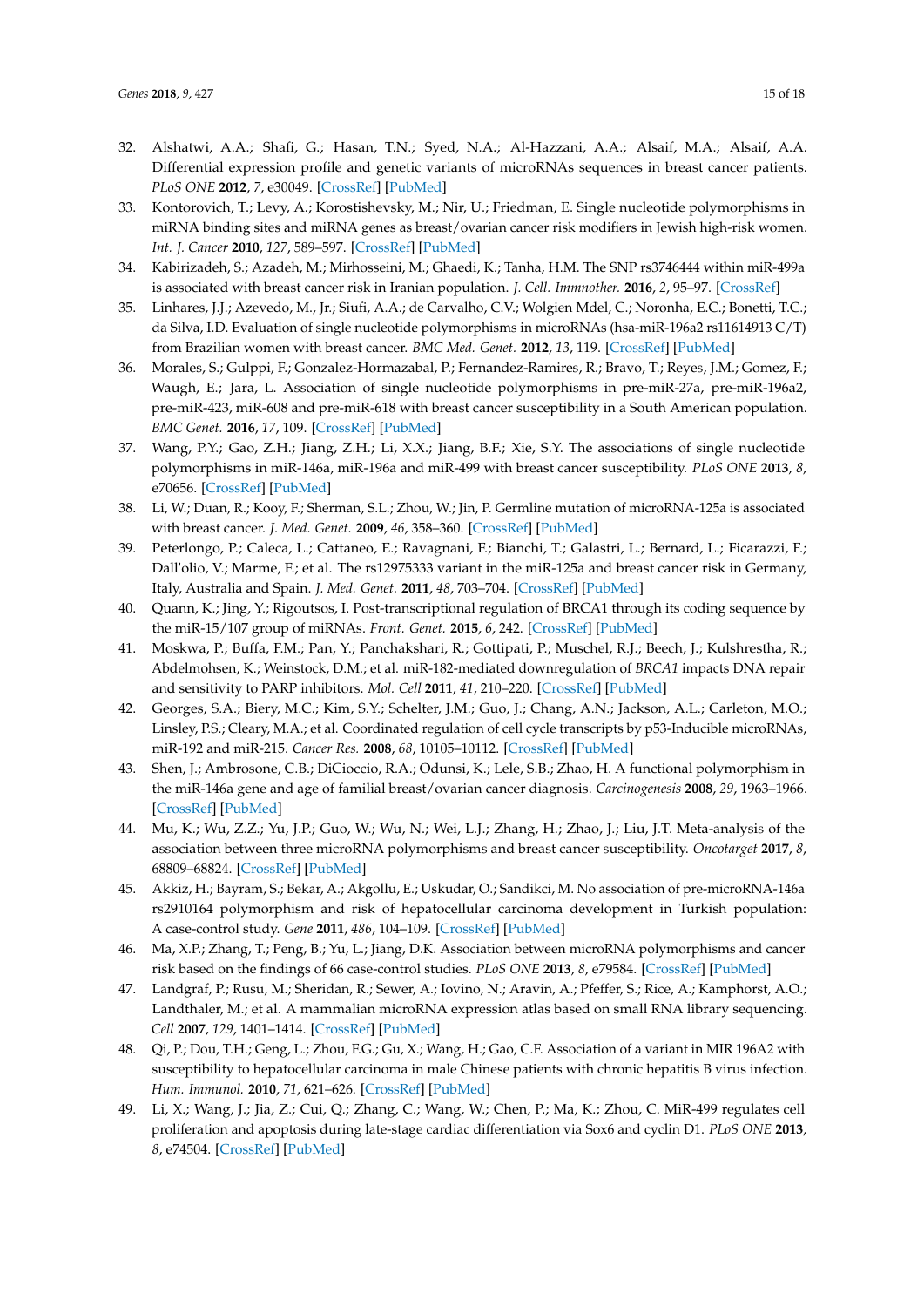- <span id="page-15-0"></span>50. Tian, T.; Shu, Y.; Chen, J.; Hu, Z.; Xu, L.; Jin, G.; Liang, J.; Liu, P.; Zhou, X.; Miao, R.; et al. A functional genetic variant in microRNA-196a2 is associated with increased susceptibility of lung cancer in Chinese. *Cancer Epidemiol. Biomark. Prev.* **2009**, *18*, 1183–1187. [\[CrossRef\]](http://dx.doi.org/10.1158/1055-9965.EPI-08-0814) [\[PubMed\]](http://www.ncbi.nlm.nih.gov/pubmed/19293314)
- <span id="page-15-1"></span>51. Srivastava, K.; Srivastava, A.; Mittal, B. Common genetic variants in pre-microRNAs and risk of gallbladder cancer in North Indian population. *J. Hum. Genet.* **2010**, *55*, 495–499. [\[CrossRef\]](http://dx.doi.org/10.1038/jhg.2010.54) [\[PubMed\]](http://www.ncbi.nlm.nih.gov/pubmed/20520619)
- <span id="page-15-2"></span>52. Liu, Z.; Li, G.; Wei, S.; Niu, J.; El-Naggar, A.K.; Sturgis, E.M.; Wei, Q. Genetic variants in selected pre-microRNA genes and the risk of squamous cell carcinoma of the head and neck. *Cancer* **2010**, *116*, 4753–4760. [\[CrossRef\]](http://dx.doi.org/10.1002/cncr.25323) [\[PubMed\]](http://www.ncbi.nlm.nih.gov/pubmed/20549817)
- <span id="page-15-3"></span>53. Zhou, J.; Lv, R.; Song, X.; Li, D.; Hu, X.; Ying, B.; Wei, Y.; Wang, L. Association between two genetic variants in miRNA and primary liver cancer risk in the Chinese population. *DNA Cell Biol.* **2012**, *31*, 524–530. [\[CrossRef\]](http://dx.doi.org/10.1089/dna.2011.1340) [\[PubMed\]](http://www.ncbi.nlm.nih.gov/pubmed/21861697)
- <span id="page-15-4"></span>54. Min, K.T.; Kim, J.W.; Jeon, Y.J.; Jang, M.J.; Chong, S.Y.; Oh, D.; Kim, N.K. Association of the miR-146aC>G, 149C>T, 196a2C>T, and 499A>G polymorphisms with colorectal cancer in the Korean population. *Mol. Carcinog.* **2012**, *51* (Suppl. 1), E65–E73. [\[CrossRef\]](http://dx.doi.org/10.1002/mc.21849) [\[PubMed\]](http://www.ncbi.nlm.nih.gov/pubmed/22161766)
- <span id="page-15-5"></span>55. Schulman, B.R.; Esquela-Kerscher, A.; Slack, F.J. Reciprocal expression of *lin-41* and the microRNAs let-7 and mir-125 during mouse embryogenesis. *Dev. Dyn.* **2005**, *234*, 1046–1054. [\[CrossRef\]](http://dx.doi.org/10.1002/dvdy.20599) [\[PubMed\]](http://www.ncbi.nlm.nih.gov/pubmed/16247770)
- 56. Wu, L.; Belasco, J.G. Micro-RNA regulation of the mammalian lin-28 gene during neuronal differentiation of embryonal carcinoma cells. *Mol. Cell. Biol.* **2005**, *25*, 9198–9208. [\[CrossRef\]](http://dx.doi.org/10.1128/MCB.25.21.9198-9208.2005) [\[PubMed\]](http://www.ncbi.nlm.nih.gov/pubmed/16227573)
- <span id="page-15-6"></span>57. Scott, G.K.; Goga, A.; Bhaumik, D.; Berger, C.E.; Sullivan, C.S.; Benz, C.C. Coordinate suppression of *ERBB2* and *ERBB3* by enforced expression of micro-RNA miR-125a or miR-125b. *J. Biol. Chem.* **2007**, *282*, 1479–1486. [\[CrossRef\]](http://dx.doi.org/10.1074/jbc.M609383200) [\[PubMed\]](http://www.ncbi.nlm.nih.gov/pubmed/17110380)
- <span id="page-15-7"></span>58. Iorio, M.V.; Ferracin, M.; Liu, C.G.; Veronese, A.; Spizzo, R.; Sabbioni, S.; Magri, E.; Pedriali, M.; Fabbri, M.; Campiglio, M.; et al. microRNA gene expression deregulation in human breast cancer. *Cancer Res.* **2005**, *65*, 7065–7070. [\[CrossRef\]](http://dx.doi.org/10.1158/0008-5472.CAN-05-1783) [\[PubMed\]](http://www.ncbi.nlm.nih.gov/pubmed/16103053)
- <span id="page-15-8"></span>59. Duan, R.; Pak, C.; Jin, P. Single nucleotide polymorphism associated with mature miR-125a alters the processing of pri-miRNA. *Hum. Mol. Genet.* **2007**, *16*, 1124–1131. [\[CrossRef\]](http://dx.doi.org/10.1093/hmg/ddm062) [\[PubMed\]](http://www.ncbi.nlm.nih.gov/pubmed/17400653)
- <span id="page-15-9"></span>60. Hu, Y.; Yu, C.Y.; Wang, J.L.; Guan, J.; Chen, H.Y.; Fang, J.Y. microRNA sequence polymorphisms and the risk of different types of cancer. *Sci. Rep.* **2014**, *4*, 3648. [\[CrossRef\]](http://dx.doi.org/10.1038/srep03648) [\[PubMed\]](http://www.ncbi.nlm.nih.gov/pubmed/24413317)
- <span id="page-15-10"></span>61. Gonzalez-Hormazabal, P.; Gutierrez-Enriquez, S.; Gaete, D.; Reyes, J.M.; Peralta, O.; Waugh, E.; Gomez, F.; Margarit, S.; Bravo, T.; Blanco, R.; et al. Spectrum of *BRCA1/2* point mutations and genomic rearrangements in high-risk breast/ovarian cancer Chilean families. *Breast Cancer Res. Treat.* **2011**, *126*, 705–716. [\[CrossRef\]](http://dx.doi.org/10.1007/s10549-010-1170-y) [\[PubMed\]](http://www.ncbi.nlm.nih.gov/pubmed/20859677)
- <span id="page-15-11"></span>62. Chomczynski, P.; Sacchi, N. The single-step method of RNA isolation by acid guanidinium thiocyanate-phenol-chloroform extraction: Twenty-something years on. *Nat. Protoc.* **2006**, *1*, 581–585. [\[CrossRef\]](http://dx.doi.org/10.1038/nprot.2006.83) [\[PubMed\]](http://www.ncbi.nlm.nih.gov/pubmed/17406285)
- <span id="page-15-12"></span>63. Untergasser, A.; Cutcutache, I.; Koressaar, T.; Ye, J.; Faircloth, B.C.; Remm, M.; Rozen, S.G. Primer3—New capabilities and interfaces. *Nucleic Acids Res.* **2012**, *40*, e115. [\[CrossRef\]](http://dx.doi.org/10.1093/nar/gks596) [\[PubMed\]](http://www.ncbi.nlm.nih.gov/pubmed/22730293)
- <span id="page-15-13"></span>64. Moazzeni, H.; Najafi, A.; Khani, M. Identification of direct target genes of miR-7, miR-9, miR-96, and miR-182 in the human breast cancer cell lines MCF-7 and MDA-MB-231. *Mol. Cell. Probes* **2017**, *34*, 45–52. [\[CrossRef\]](http://dx.doi.org/10.1016/j.mcp.2017.05.005) [\[PubMed\]](http://www.ncbi.nlm.nih.gov/pubmed/28546132)
- <span id="page-15-14"></span>65. Ruan, K.; Fang, X.; Ouyang, G. MicroRNAs: Novel regulators in the hallmarks of human cancer. *Cancer Lett.* **2009**, *285*, 116–126. [\[CrossRef\]](http://dx.doi.org/10.1016/j.canlet.2009.04.031) [\[PubMed\]](http://www.ncbi.nlm.nih.gov/pubmed/19464788)
- <span id="page-15-15"></span>66. Ryan, B.M.; Robles, A.I.; Harris, C.C. Genetic variation in microRNA networks: The implications for cancer research. *Nat. Rev. Cancer* **2010**, *10*, 389–402. [\[CrossRef\]](http://dx.doi.org/10.1038/nrc2867) [\[PubMed\]](http://www.ncbi.nlm.nih.gov/pubmed/20495573)
- <span id="page-15-16"></span>67. Afsharzadeh, S.M.; Mohaddes Ardebili, S.M.; Seyedi, S.M.; Karimian Fathi, N.; Mojarrad, M. Association between rs11614913, rs3746444, rs2910164 and occurrence of breast cancer in Iranian population. *Meta Gene* **2017**, *11*, 20–25. [\[CrossRef\]](http://dx.doi.org/10.1016/j.mgene.2016.11.004)
- <span id="page-15-18"></span>68. Bansal, C.; Sharma, K.L.; Misra, S.; Srivastava, A.N.; Mittal, B.; Singh, U.S. Common genetic variants in pre-microRNAs and risk of breast cancer in the North Indian population. *Ecancermedicalscience* **2014**, *8*, 473. [\[PubMed\]](http://www.ncbi.nlm.nih.gov/pubmed/25374621)
- <span id="page-15-17"></span>69. He, B.; Pan, Y.; Xu, Y.; Deng, Q.; Sun, H.; Gao, T.; Wang, S. Associations of polymorphisms in microRNAs with female breast cancer risk in Chinese population. *Tumour Biol.* **2015**, *36*, 4575–4582. [\[CrossRef\]](http://dx.doi.org/10.1007/s13277-015-3102-2) [\[PubMed\]](http://www.ncbi.nlm.nih.gov/pubmed/25613069)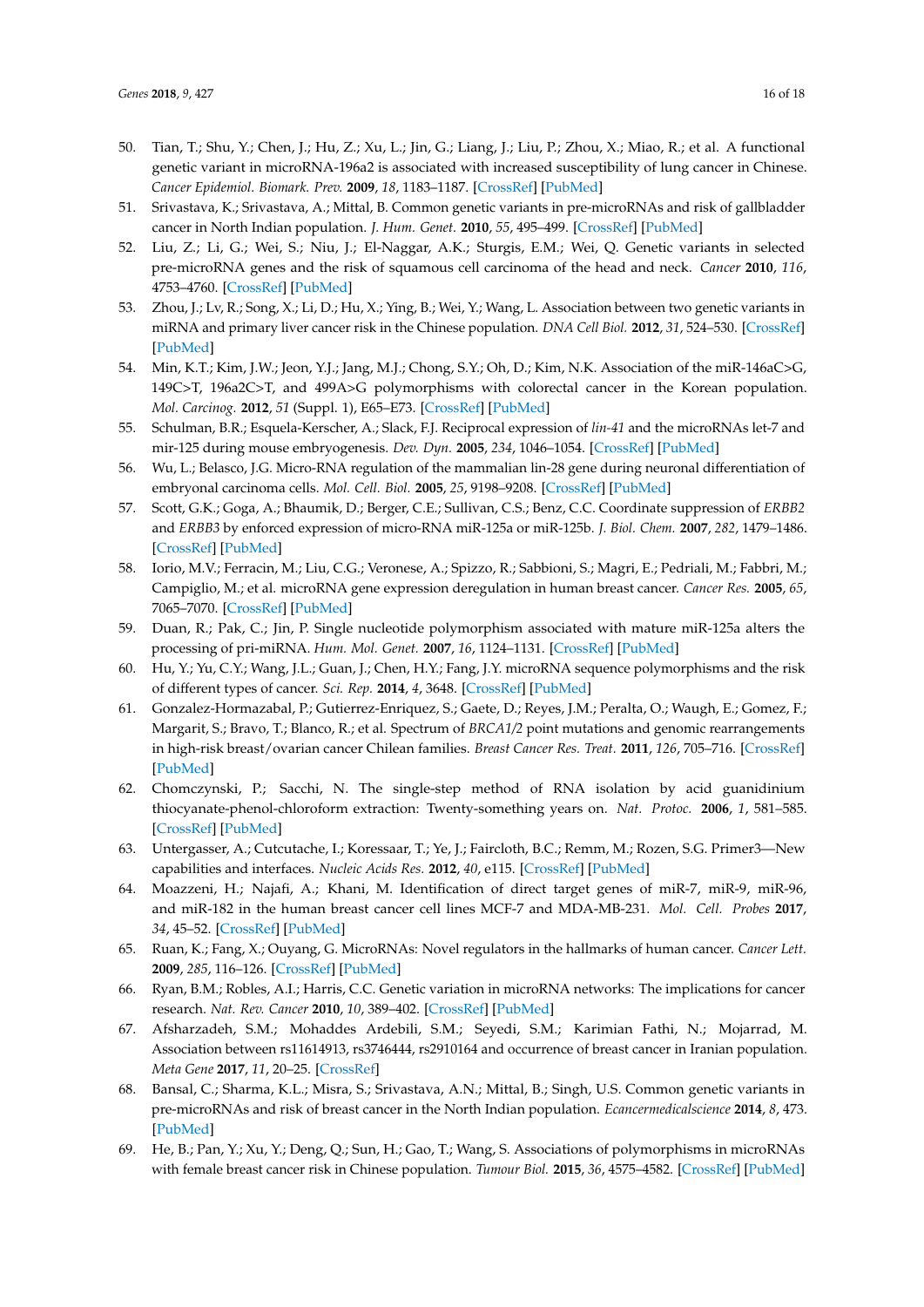- <span id="page-16-0"></span>70. Srivastava, K.; Srivastava, A. Comprehensive review of genetic association studies and meta-analyses on miRNA polymorphisms and cancer risk. *PLoS ONE* **2012**, *7*, e50966. [\[CrossRef\]](http://dx.doi.org/10.1371/journal.pone.0050966) [\[PubMed\]](http://www.ncbi.nlm.nih.gov/pubmed/23226435)
- <span id="page-16-1"></span>71. Gao, L.B.; Bai, P.; Pan, X.M.; Jia, J.; Li, L.J.; Liang, W.B.; Tang, M.; Zhang, L.S.; Wei, Y.G.; Zhang, L. The association between two polymorphisms in pre-miRNAs and breast cancer risk: A meta-analysis. *Breast Cancer Res. Treat.* **2011**, *125*, 571–574. [\[CrossRef\]](http://dx.doi.org/10.1007/s10549-010-0993-x) [\[PubMed\]](http://www.ncbi.nlm.nih.gov/pubmed/20640596)
- <span id="page-16-2"></span>72. Zhang, H.; Zhang, Y.; Yan, W.; Wang, W.; Zhao, X.; Ma, X.; Gao, X.; Zhang, S. Association between three functional microRNA polymorphisms (miR-499 rs3746444, miR-196a rs11614913 and miR-146a rs2910164) and breast cancer risk: A meta-analysis. *Oncotarget* **2017**, *8*, 393–407. [\[CrossRef\]](http://dx.doi.org/10.18632/oncotarget.13426) [\[PubMed\]](http://www.ncbi.nlm.nih.gov/pubmed/27880723)
- <span id="page-16-3"></span>73. Cruz-Coke, R. Ethnic origin and evolution of the Chilean population. *Rev. Med. Chile* **1976**, *104*, 365–368. [\[PubMed\]](http://www.ncbi.nlm.nih.gov/pubmed/968247)
- <span id="page-16-4"></span>74. Valenzuela, C.Y.; Acuna, M.P.; Harb, Z. Sociogenetic gradient in the Chilean population. *Rev. Med. Chile* **1987**, *115*, 295–299. [\[PubMed\]](http://www.ncbi.nlm.nih.gov/pubmed/3129771)
- <span id="page-16-5"></span>75. Valenzuela, C.Y.; Harb, Z. Socioeconomic assortative mating in Santiago, Chile: A demonstration using stochastic matrices of mother-child relationships applied to ABO blood groups. *Soc. Biol.* **1977**, *24*, 225–233. [\[CrossRef\]](http://dx.doi.org/10.1080/19485565.1977.9988285) [\[PubMed\]](http://www.ncbi.nlm.nih.gov/pubmed/929235)
- <span id="page-16-6"></span>76. Fan, C.; Chen, C.; Wu, D. The association between common genetic variant of microRNA-499 and cancer susceptibility: A meta-analysis. *Mol. Biol. Rep.* **2013**, *40*, 3389–3394. [\[CrossRef\]](http://dx.doi.org/10.1007/s11033-012-2416-z) [\[PubMed\]](http://www.ncbi.nlm.nih.gov/pubmed/23271127)
- <span id="page-16-7"></span>77. Omrani, M.; Hashemi, M.; Eskandari-Nasab, E.; Hasani, S.S.; Mashhadi, M.A.; Arbabi, F.; Taheri, M. hsa-miR-499 rs3746444 gene polymorphism is associated with susceptibility to breast cancer in an Iranian population. *Biomark. Med.* **2014**, *8*, 259–267. [\[CrossRef\]](http://dx.doi.org/10.2217/bmm.13.118) [\[PubMed\]](http://www.ncbi.nlm.nih.gov/pubmed/24521023)
- <span id="page-16-8"></span>78. Dai, Z.M.; Kang, H.F.; Zhang, W.G.; Li, H.B.; Zhang, S.Q.; Ma, X.B.; Lin, S.; Wang, M.; Feng, Y.J.; Liu, K.; et al. The associations of single nucleotide polymorphisms in miR196a2, miR-499, and miR-608 with breast cancer susceptibility: A STROBE-compliant observational study. *Medicine* **2016**, *95*, e2826. [\[CrossRef\]](http://dx.doi.org/10.1097/MD.0000000000002826) [\[PubMed\]](http://www.ncbi.nlm.nih.gov/pubmed/26886638)
- <span id="page-16-9"></span>79. Chen, P.; Zhang, J.; Zhou, F. miR-499 rs3746444 polymorphism is associated with cancer development among Asians and related to breast cancer susceptibility. *Mol. Biol. Rep.* **2012**, *39*, 10433–10438. [\[CrossRef\]](http://dx.doi.org/10.1007/s11033-012-1922-3) [\[PubMed\]](http://www.ncbi.nlm.nih.gov/pubmed/23053947)
- <span id="page-16-10"></span>80. Fuentes, M.; Pulgar, I.; Gallo, C.; Bortolini, M.C.; Canizales-Quinteros, S.; Bedoya, G.; Gonzalez-Jose, R.; Ruiz-Linares, A.; Rothhammer, F. Gene geography of Chile: Regional distribution of American, European and African genetic contributions. *Rev. Med. Chile* **2014**, *142*, 281–289. [\[CrossRef\]](http://dx.doi.org/10.4067/S0034-98872014000300001) [\[PubMed\]](http://www.ncbi.nlm.nih.gov/pubmed/25052264)
- <span id="page-16-11"></span>81. Muinos-Gimeno, M.; Montfort, M.; Bayes, M.; Estivill, X.; Espinosa-Parrilla, Y. Design and evaluation of a panel of single-nucleotide polymorphisms in microRNA genomic regions for association studies in human disease. *Eur. J. Hum. Genet.* **2010**, *18*, 218–226. [\[CrossRef\]](http://dx.doi.org/10.1038/ejhg.2009.165) [\[PubMed\]](http://www.ncbi.nlm.nih.gov/pubmed/19809479)
- <span id="page-16-12"></span>82. Miao, L.; Wang, L.; Zhu, L.; Du, J.; Zhu, X.; Niu, Y.; Wang, R.; Hu, Z.; Chen, N.; Shen, H.; et al. Association of microRNA polymorphisms with the risk of head and neck squamous cell carcinoma in a Chinese population: A case-control study. *Chin. J. Cancer* **2016**, *35*, 77. [\[CrossRef\]](http://dx.doi.org/10.1186/s40880-016-0136-9) [\[PubMed\]](http://www.ncbi.nlm.nih.gov/pubmed/27515039)
- <span id="page-16-13"></span>83. Song, C.; Zhang, L.; Wang, J.; Huang, Z.; Li, X.; Wu, M.; Li, S.; Tang, H.; Xie, X. High expression of microRNA-183/182/96 cluster as a prognostic biomarker for breast cancer. *Sci. Rep.* **2016**, *6*, 24502. [\[CrossRef\]](http://dx.doi.org/10.1038/srep24502) [\[PubMed\]](http://www.ncbi.nlm.nih.gov/pubmed/27071841)
- <span id="page-16-14"></span>84. Dambal, S.; Shah, M.; Mihelich, B.; Nonn, L. The microRNA-183 cluster: The family that plays together stays together. *Nucleic Acids Res.* **2015**, *43*, 7173–7188. [\[CrossRef\]](http://dx.doi.org/10.1093/nar/gkv703) [\[PubMed\]](http://www.ncbi.nlm.nih.gov/pubmed/26170234)
- <span id="page-16-15"></span>85. Li, P.; Sheng, C.; Huang, L.; Zhang, H.; Cheng, Z.; Zhu, Q. miR-183/-96/-182 cluster is up-regulated in most breast cancers and increases cell proliferation and migration. *Breast Cancer Res.* **2014**, *16*, 473. [\[CrossRef\]](http://dx.doi.org/10.1186/s13058-014-0473-z) [\[PubMed\]](http://www.ncbi.nlm.nih.gov/pubmed/25394902)
- <span id="page-16-16"></span>86. Krishnan, K.; Steptoe, A.L.; Martin, H.C.; Wani, S.; Nones, K.; Waddell, N.; Mariasegaram, M.; Simpson, P.T.; Lakhani, S.R.; Gabrielli, B.; et al. microRNA-182–5p targets a network of genes involved in DNA repair. *RNA* **2013**, *19*, 230–242. [\[CrossRef\]](http://dx.doi.org/10.1261/rna.034926.112) [\[PubMed\]](http://www.ncbi.nlm.nih.gov/pubmed/23249749)
- <span id="page-16-17"></span>87. Guttilla, I.K.; White, B.A. Coordinate regulation of FOXO1 by miR-27a, miR-96, and miR-182 in breast cancer cells. *J. Biol. Chem.* **2009**, *284*, 23204–23216. [\[CrossRef\]](http://dx.doi.org/10.1074/jbc.M109.031427) [\[PubMed\]](http://www.ncbi.nlm.nih.gov/pubmed/19574223)
- <span id="page-16-18"></span>88. Zhang, J.; Kong, X.; Li, J.; Luo, Q.; Li, X.; Shen, L.; Chen, L.; Fang, L. miR-96 promotes tumor proliferation and invasion by targeting RECK in breast cancer. *Oncol. Rep.* **2014**, *31*, 1357–1363. [\[CrossRef\]](http://dx.doi.org/10.3892/or.2013.2934) [\[PubMed\]](http://www.ncbi.nlm.nih.gov/pubmed/24366472)
- <span id="page-16-19"></span>89. Yuan, S.H.; Qiu, Z.; Ghosh, A. TOX3 regulates calcium-dependent transcription in neurons. *Proc. Natl. Acad. Sci. USA* **2009**, *106*, 2909–2914. [\[CrossRef\]](http://dx.doi.org/10.1073/pnas.0805555106) [\[PubMed\]](http://www.ncbi.nlm.nih.gov/pubmed/19196971)